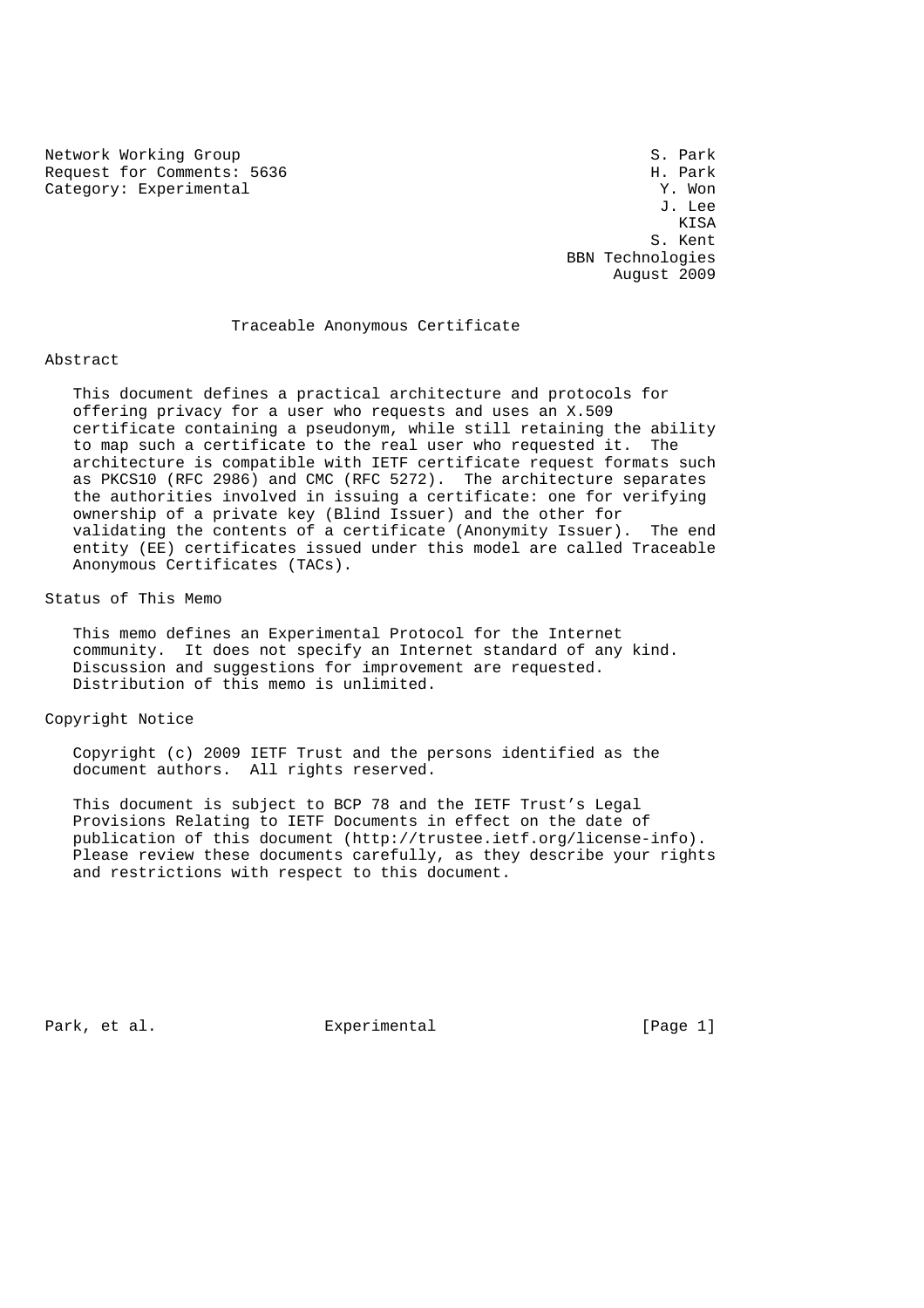## Table of Contents

| 1.1. Conventions Used in This Document 4                            |
|---------------------------------------------------------------------|
|                                                                     |
|                                                                     |
|                                                                     |
|                                                                     |
|                                                                     |
| 5.2. Mapping a TAC to a User's Real Identity 15                     |
| 5.3. TAC Request Message Format Profile 17                          |
|                                                                     |
|                                                                     |
|                                                                     |
|                                                                     |
|                                                                     |
|                                                                     |
| Appendix A. Traceable Anonymous Certificate ASN.1 Modules 24        |
| Appendix B. TAC Message Exchanges over Transport Layer Security  26 |
| B.1. Message Exchanges between a User and the BI or the AI 26       |
| B.2. Message Exchanges between the BI and the AI 27                 |
| B.3. Message Exchanges between the Aggrieved Party and the AI       |
|                                                                     |
| Appendix C. Cryptographic Message Syntax Profile for TAC Token  28  |
|                                                                     |
|                                                                     |
|                                                                     |

## 1. Introduction

 Public Key Infrastructure (PKI) provides a powerful means of authenticating individuals, organizations, and computers (e.g., web servers). However, when individuals use certificates to access resources on the public Internet, there are legitimate concerns about personal privacy, and thus there are increasing demands for privacy enhancing techniques on the Internet.

 In a PKI, an authorized entity such as a Certification Authority (CA) or a Registration Authority (RA) may be perceived, from a privacy perspective, as a "big brother", even when a CA issues a certificate containing a Subject name that is a pseudonym. This is because such entities can always map a pseudonym in a certificate they issued to the name of the real user to whom it was issued. This document defines a practical architecture and protocols for offering privacy for a user who requests and uses an X.509 certificate containing a pseudonym, while still retaining the ability to map such a certificate to the real user who requested it.

Park, et al. Experimental Experimental [Page 2]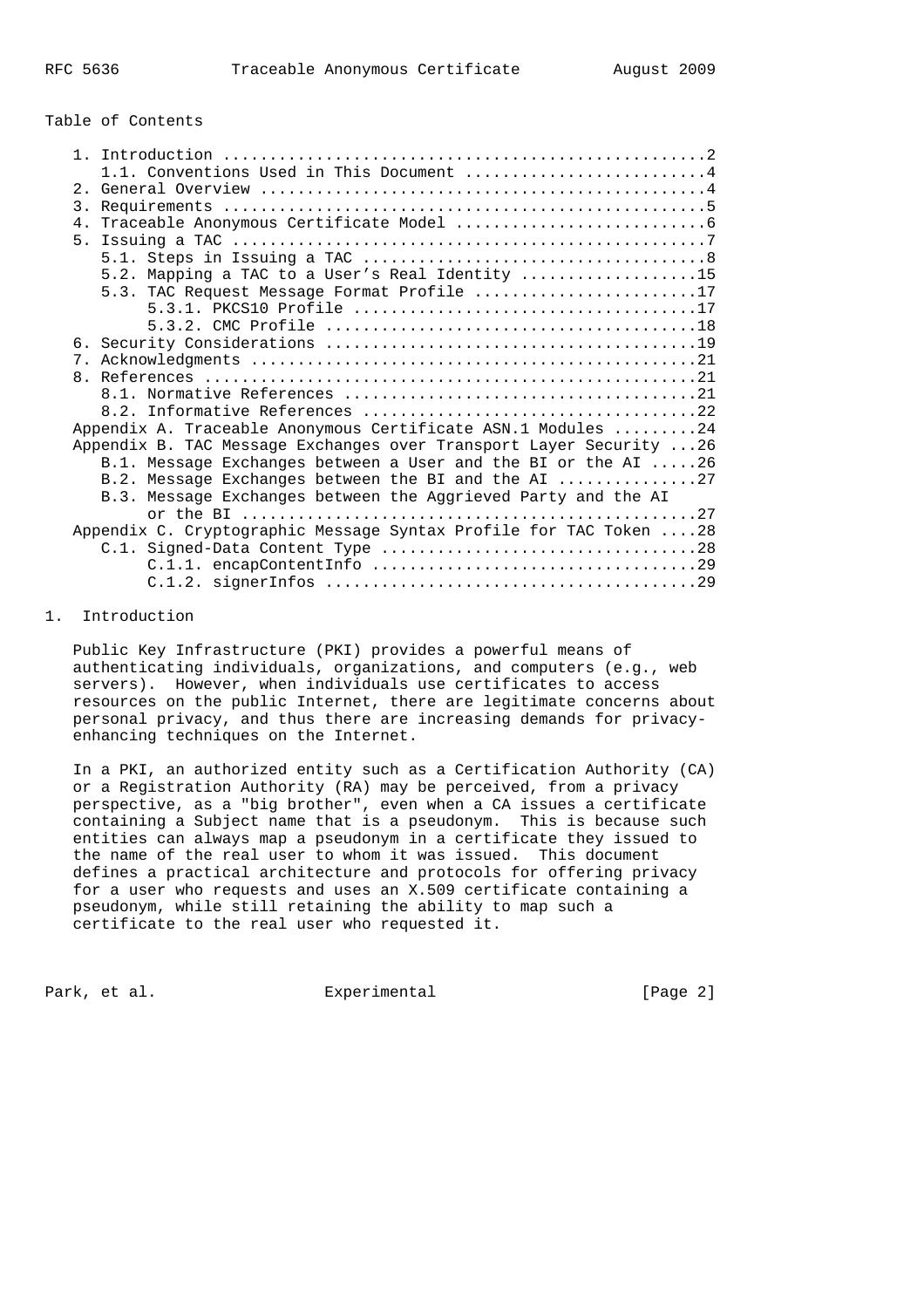A PKI typically serves to identify the holder of a private key (to the corresponding public key in a certificate), in a standard fashion. The public key, identity, and related information are signed by an entity acting as a CA as specified in X.509 [11] and as profiled for use in the Internet [2]. During the past decade, PKIs have been widely deployed to support various types of communications and transactions over the Internet.

 However, with regard to privacy on the Internet, a PKI is generally not supportive of privacy, at least in part because of the following issues:

- A certificate typically contains in the Subject field the true identity of the user to whom it was issued. This identity is disclosed to a relying party (e.g., a web site or the recipient of an S/MIME message [18]) whenever the certificate holder presents it in a security protocol that requires a user to present a certificate. In some protocols, e.g., TLS, a user's certificate is sent via an unencrypted channel prior to establishing a secure communication capability.
- A certificate often is published by the CA, for example, in a directory system that may be widely accessible.
- An anonymous (end entity) certificate [9] is one that indicates that the holder's true identity is not represented in the subject field. (Such a certificate might more accurately be called "pseudonymous" since an X.509 certificate must contain an identifier to comply with PKI format standards, and a CA must not issue multiple certificates with the same Subject name to different entities. However, we use the more common term "anonymous" throughout this document to refer to such certificates.) Issuance of anonymous certificates could enhance user privacy.

 There is however, a need to balance privacy and accountability when issuing anonymous certificates. If a CA/RA is unable to map an anonymous certificate to the real user to whom it was issued, the user might abuse the anonymity afforded by the certificate because there would be no recourse for relying parties.

 A CA or RA generally would be able to map an anonymous certificate to the user to whom it was issued, to avoid such problems. To do so, the CA/RA would initially identify the user and maintain a database that relates the user's true identity to the pseudonym carried in the certificate's Subject field.

Park, et al. Experimental Experimental [Page 3]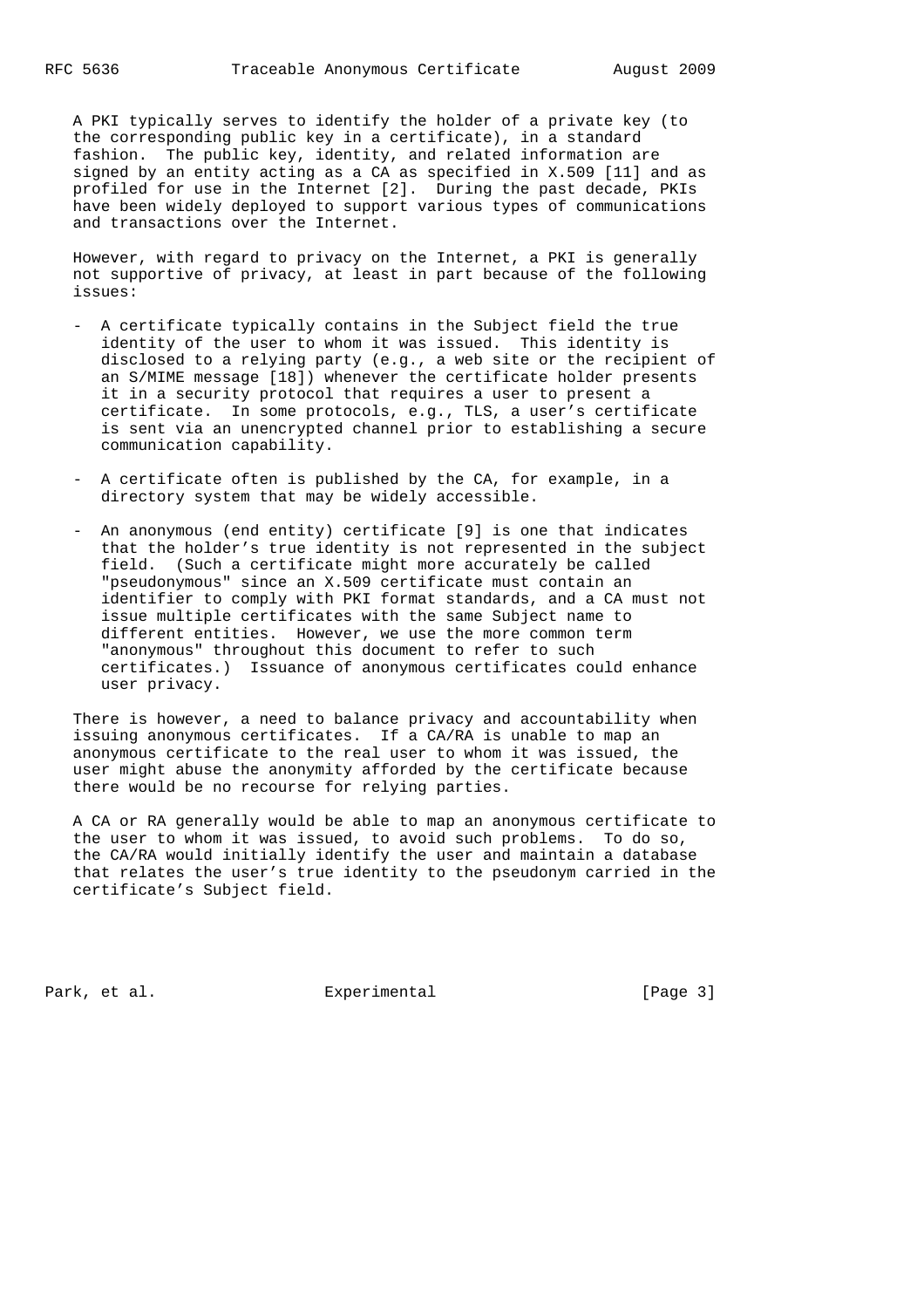In a traditional PKI, there is a nominal separation of functions between a RA and a CA, but in practice these roles are often closely coordinated. Thus, either the RA or CA could, in principle, unilaterally map an autonomous certificate to the real user identity.

 The architecture, syntax, and protocol conventions described in this document allow anonymous certificates to be issued and used in existing PKIs in a way that provides a balance between privacy and a conditional ability to map an anonymous certificate to the individual to whom it was issued.

 An anonymous certificate (Traceable Anonymous Certificate) in this document is issued by a pair of entities that operate in a split responsibility mode: a Blind Issuer (BI) and an Anonymity Issuer (AI). The conditional traceability offered by this model assumes strong separation between the RA and CA roles, and employs technical means (threshold cryptography and "blinded" signatures), to facilitate that separation. (A blinded signature is one in which the value being signed is not made visible to the signer, via cryptographic means. Additional details are provided later.)

 The AI has knowledge of the certificate issued to the user, but no knowledge of the user's real identity. The BI knows the user's real identity, but has no knowledge of the certificate issued to that user. Only if the AI and BI collaborate can they map the TAC issued to a user to the real identity of that user.

1.1. Conventions Used in This Document

 The key words "MUST", "MUST NOT", "REQUIRED", "SHALL", "SHALL NOT", "SHOULD", "SHOULD NOT", "RECOMMENDED", "MAY", and "OPTIONAL" in this document are to be interpreted as described in RFC 2119 [1].

2. General Overview

 This section defines the notion of a Traceable Anonymous Certificate (referred to as TAC or anonymous certificate in this document). It is distinguished from a conventional pseudonymous certificate [8, 9] in that a TAC containing a pseudonym in the Subject field will be conditionally traceable (as defined that it is not trivial to design a system that issues anonymous certificates, consistent with Internet PKI standards, when additional constraints are imposed, as illustrated by the following scenarios.

 - If a CA issues an anonymous certificate without verifying a true identity, it is untraceable, which provides inadequate recourse if the user to whom the certificate was issued abuses the anonymity it provides. (Even without the ability to trace an anonymous

Park, et al. Experimental Experimental [Page 4]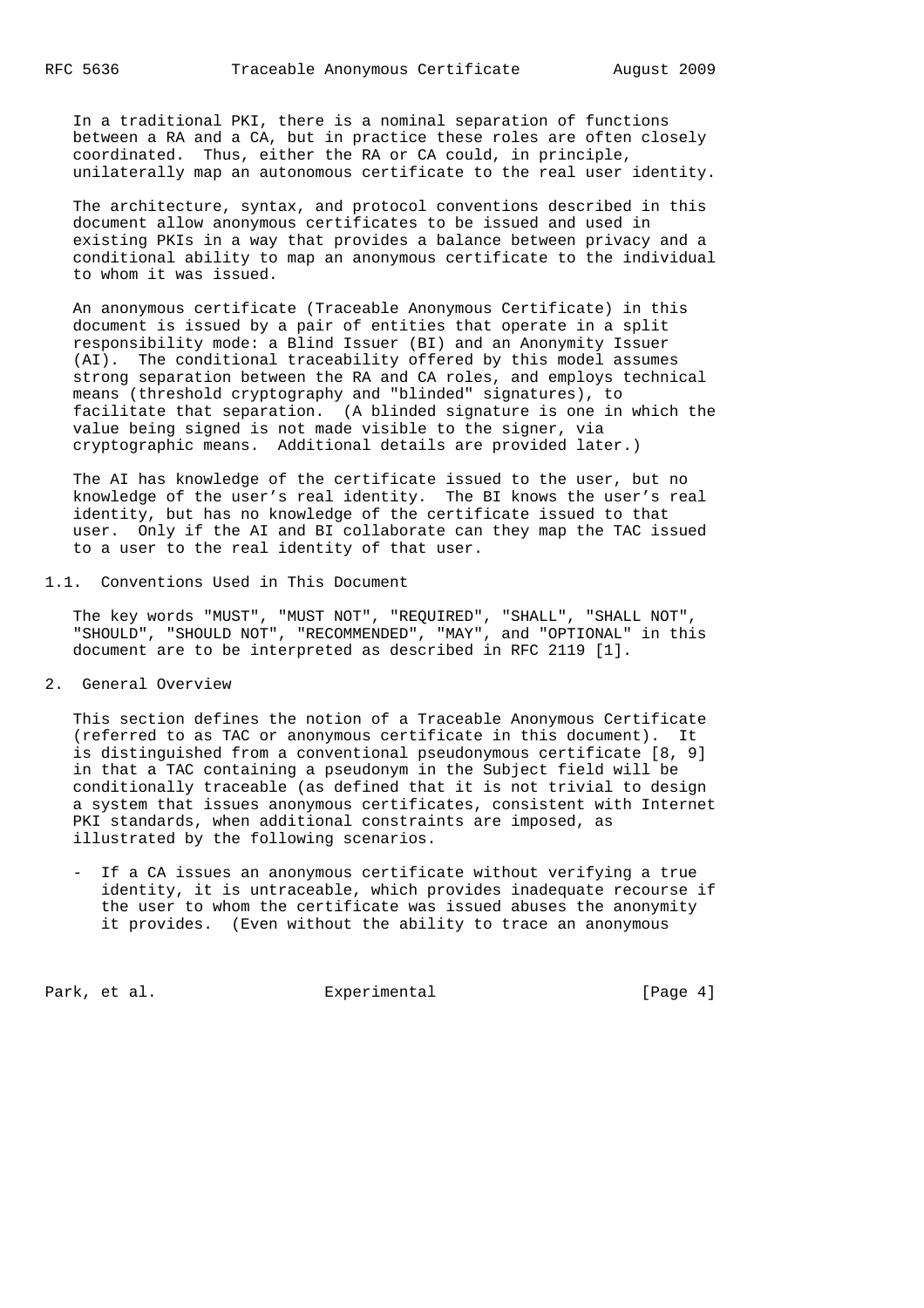certificate to the corresponding user, the certificate can always be revoked, but this may not be a sufficient response to abuse.)

- If a CA issues an anonymous certificate but verifies the real identity and maintains a record of that identity, the CA can link the pseudonym in the Subject field to the real identity, hence a potential "big brother" problem [12].
- If the CA issues a certificate with a certificate containing a user-selected Subject name, and does not verify the user's identity, the certificate is effectively untraceable.
- If the CA issues an anonymous certificate using a blind signature (see below), the CA cannot verify the contents of the certificate, making the certificate untraceable and essentially forgeable. (If a CA signs a certificate without examining its content, even after verifying a user's identity, certificates issued by the CA are essentially forgeable.)

 To address the issues described above, we extend the simple separation-of-authority concept already defined in the RA/CA PKI model. First we restate the requirements in a more precise and concise fashion, and introduce a basic model for achieving the goals from a more general perspective [16].

3. Requirements

 This document describes a new separation-of-authority model and protocols for certificate issuance in a way that enables issuing Traceable Anonymous Certificates, while maintaining compatibility with the standards used in existing PKIs. To do this, the following requirements must be satisfied.

- The Traceable Anonymous Certificate MUST be a syntactically valid X.509 certificate in which the Subject field contains a pseudonym.
- There must be technical means to counter a claim by a malicious user who later denies having participated in the activities that resulted in issuing a TAC. Specifically, when a user is identified and requests issuance of a TAC, the mechanisms employed MUST ensure that the user to whom the TAC is issued is the one who requested the TAC (unless that user transfers the private key to another party, unknown to the RA/CA).

Park, et al. Experimental Experimental [Page 5]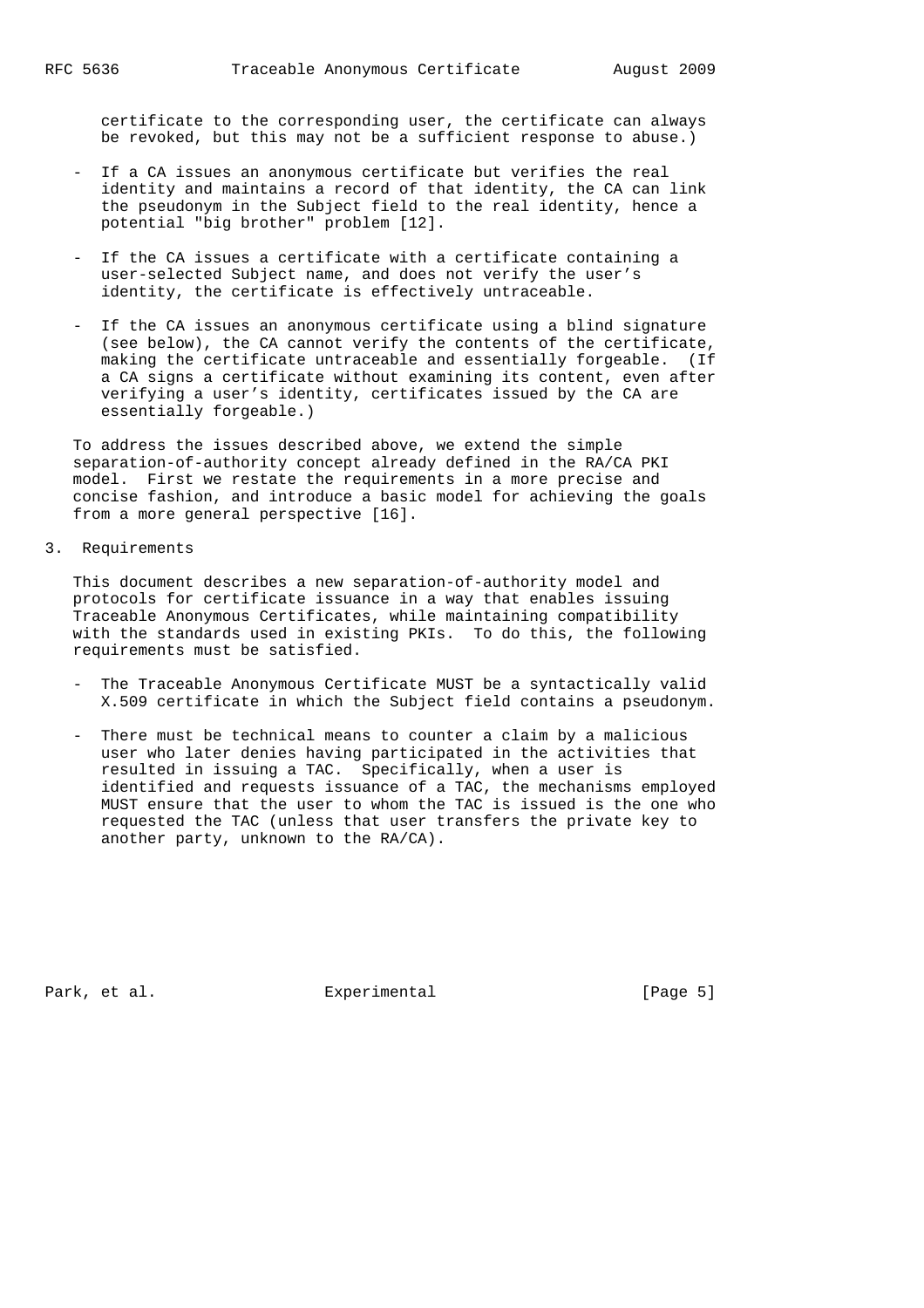- The traceability and revocation functions MUST support the linkage between a user's true identity and the pseudonym in a certificate issued to the user. Thus, the solution MUST enable determining a true identity from the anonymous certificate, upon agreement among the authorities who collaborated to issue the certificate.
- 4. Traceable Anonymous Certificate Model

 A TAC is an end entity (EE) certificate issued by a pair of entities that operate in a split responsibility mode: a Blind Issuer (BI) and an Anonymity Issuer (AI). The pair appear as a single CA to the outside world, e.g., they are represented by a single CA certificate. The public key in the CA certificate is used to verify certificates issued by this CA in the normal fashion, i.e., a relying party processes a TAC just like any other EE certificates.

 In this model, the BI acts as a RA. It interacts with a user to verify the user's "real" identity, just like a normal RA. The BI maintains a database that can be used to map a TAC to the user to whom it was issued, but only with the cooperation of the AI.

 This mapping will be initiated only if there is evidence that the user to whom the TAC was issued has abused the anonymity provided by the TAC.

 The AI acts as a CA. It validates a certificate request submitted by the user, using a standard certificate request format such as PKCS10. The AI performs the functions common to a CA, including a private-key proof-of-possession (PoP) check, a name uniqueness check among all certificates issued by it, assignment of a serial number, etc. To effect issuance of the TAC, the AI interacts with the BI, over a secure channel, to jointly create the signature on the TAC, and sends the signed TAC to the user.

 The AI does this without learning the user's real identity (either from the user or from the BI).

 The result of this split functionality between the BI and the AI is that neither can unilaterally act to reveal the real user identity. The AI has knowledge of the certificate issued to the user, but no knowledge of the user's real identity. The BI knows the user's real identity, but has no knowledge of the certificate issued to that user. Only if the AI and BI collaborate can they map the TAC issued to a user to the real identity of that user.

 This system is not perfect. For example, it assumes that the AI and BI collaborate to reveal a user's real identity only under appropriate circumstances. The details of the procedural security

Park, et al. Experimental [Page 6]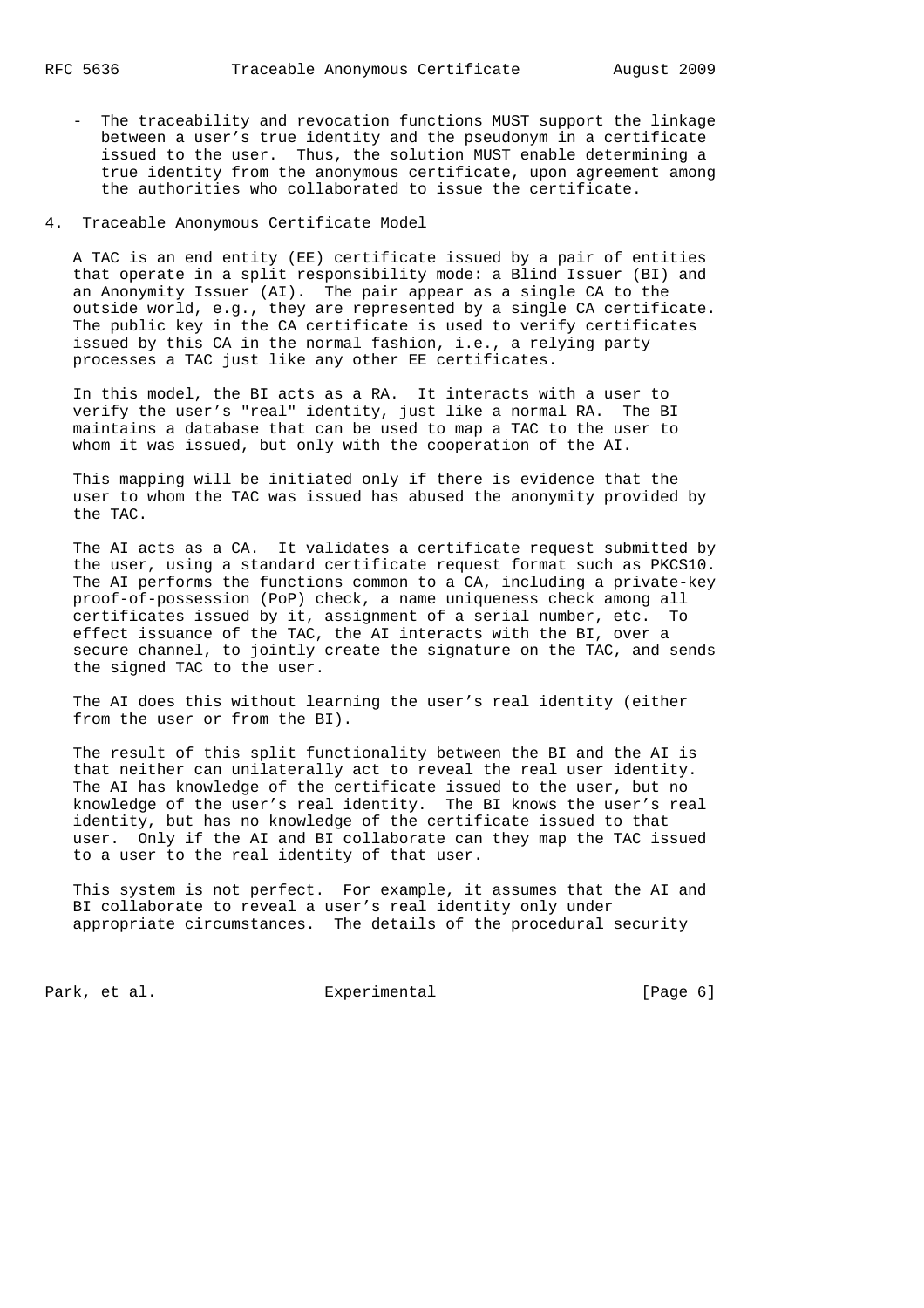means by which this assurance is achieved are outside the scope of this document. Nonetheless, there are security benefits to adopting this model described in this document, based on the technical approach used to enable separation of the BI and AI functions.

 For example, the BI and AI can be operated by different organizations in geographically separate facilities, and managed by different staff. As a result, one can have higher confidence in the anonymity offered to a user by the system, as opposed to a monolithic CA operating model that relies only on procedural security controls to ensure anonymity.

### 5. Issuing a TAC

 The follow subsections describe the procedures and the protocols employed to issue a TAC. To begin, BI and AI collaborate to generate a public key pair (that represents the CA as seen by relying parties) using a threshold signature scheme. Such schemes have been defined for RSA. The details of how this is accomplished depend on the algorithm in question, and thus are not described here. The reader is referred to [15] where procedures for implementing RSA threshold signatures are described. A DSA-based threshold signature scheme will be incorporated into a future version of TAC [14].

 Note that this split signing model for certificate issuance is an especially simple case of a threshold signature; the private key used to sign a TAC is divided into exactly two shares, one held by the BI and one held by the AI. Both shares must be used, serially, to create a signature on a TAC. After the key pair for the (nominal) CA has been generated and the private key split between the BI and the AI, the public key is published, e.g., in a self-signed certificate that represents the TAC CA.

 Another public-key cryptographic function that is an essential part of this system is called "blind signing". To create a blind signature, one party encrypts a value to be signed, e.g., a hash value of a certificate, and passes it to the signer. The signer digitally signs the encrypted value, and returns it to the first party. The first party inverts the encryption it applied with the random value in the first place, to yield a signature on the underlying data, e.g., a hash value.

 This technique enables the signer to digitally sign a message, without seeing the content of the message. This is the simplest approach to blind signing; it requires that the public key needed to invert the encryption not be available to the blind signer. Other blind signing techniques avoid the need for this restriction, but are more complex.

Park, et al. Subsection Experimental Fage 71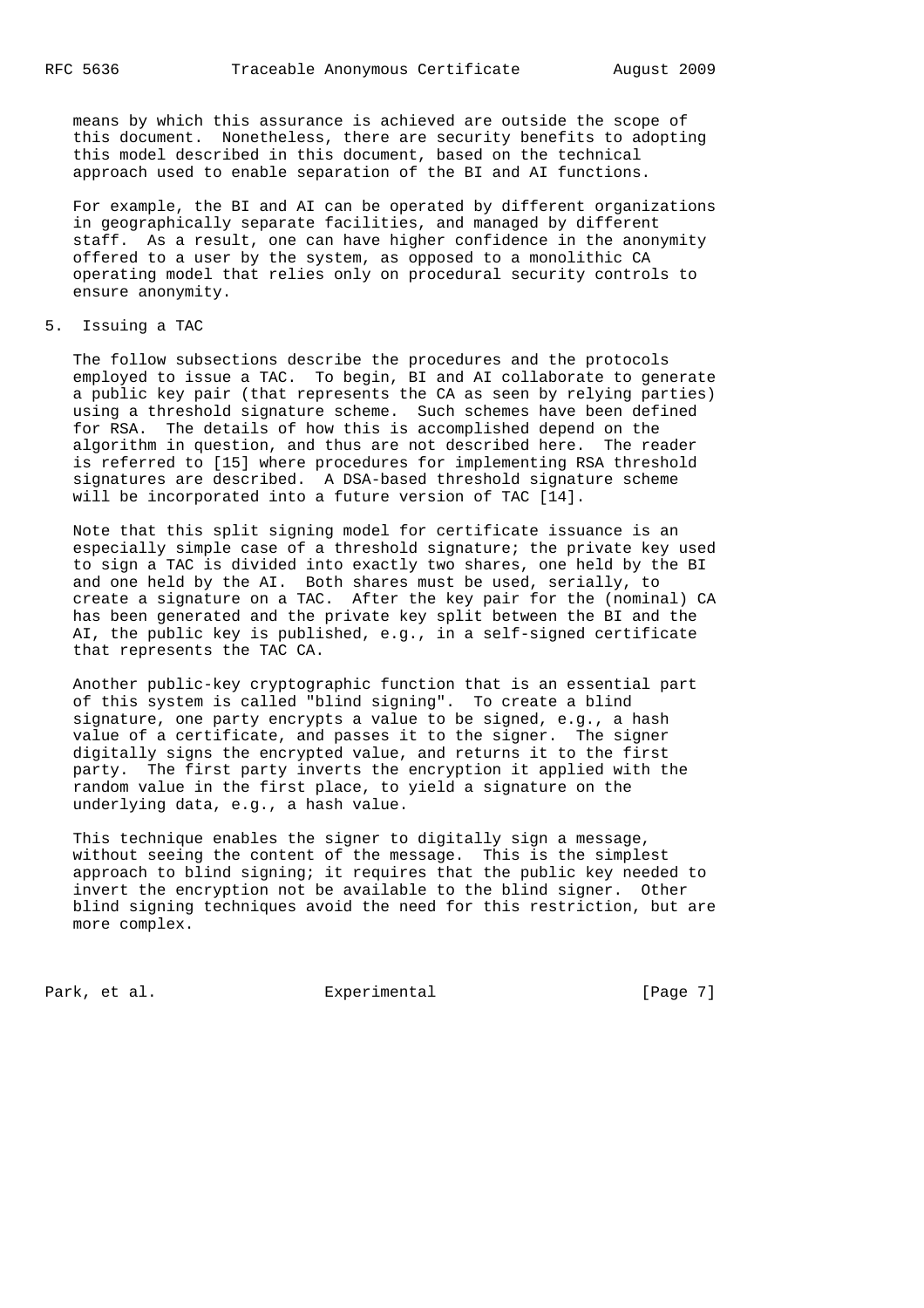The tricky part of a cryptographic blinding function is that is must be associative and commutative, with regard to a public-key signature function. Let B be a blinding function, B-INV is its inverse, and S is a public-key signature. The following relationship must hold: B-INV( S (B  $(X)$  )  $)$  = B-INV( B( S  $(X)$  )  $)$  = S  $(X)$ . RSA can be used to blind a value with random value and to sign a blinded value because the modular exponentiation operation used by RSA for both signature and for encryption is associative and commutative.

 The TAC issuance process described below requires an ability for the BI, the AI, and the user to employ secure communication channels between one another.

 Use of TLS [17] is one suitable means to establish such channels, although other options also are acceptable. To this end, this document assumes TLS as the default secure communication channel, and thus requires that the BI and the AI have X.509 certificates that represent them.

 These certificates are independent of the certificate that represents the CA (formed by the BI and the AI) and may be either self-signed or issued by other CA(s).

 Appendix B provides a top-level description of the application of TLS to these message exchanges.

5.1. Steps in Issuing a TAC

 Figure 1 depicts the procedures for issuing a TAC. The lines represent steps in the issuance process, and the numbers refer to these steps.



Figure 1. TAC Issuance Procedures

Park, et al. Experimental Experimental [Page 8]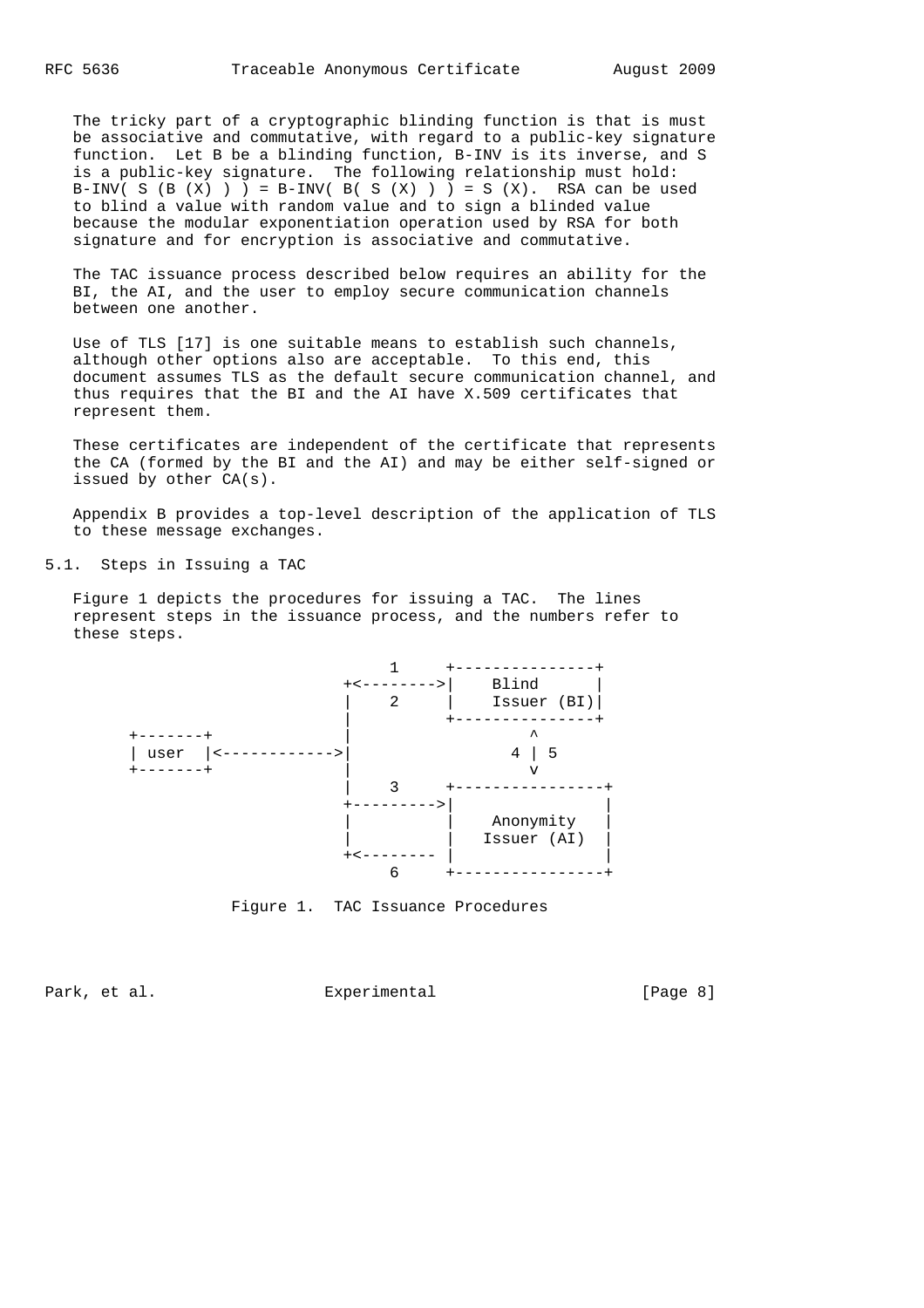### Step 1:

 A user authenticates himself to the BI. This may be effected via an in-person meeting or electronically. The same sorts of procedures that RAs use for normal certificate issuance are used here. Such procedures are not standardized, and thus they are not described here in detail. For purposes of the TAC architecture, we require the BI to establish a record in a database for the user and to generate a (locally) unique identifier, called the UserKey, that will serve as a (database) key for the record. The UserKey value MUST NOT be generated in a fashion that permits any external entity (including the AI) to infer a user's real identity from its value. (For example, if the user's name is used as an input to a one-way hash algorithm to generate the UserKey value, then additional random data must be used as an input to prevent simple guessing attacks.) Associated with the UserKey in this database is an expiration time. The expiration time is used by the BI and AI to reject session-level replay attacks in some exchanges, and to enable the BI and AI to garbage-collect database records if a user initiates but does not complete the certificate request process.

 It is RECOMMENDED that the UserKey be a random or pseudo-random value. Whenever the BI passes a UserKey to an external party, or accepts the UserKey from an external party (e.g., the AI), the value is embedded in a digitally signed CMS object called a Token, accompanied by the timestamp noted above. The signature on a Token is generated by the BI. (Note that the certificate used is just a certificate suitable for use with CMS, and is NOT the split-key certificate used to verify TAC.)

 The following ASN.1 syntax represents the UserKey and an expiration time:

 UserKey ::= OCTET STRING Timeout ::= GeneralizedTime

 In the context of this specification, the GeneralizedTime value MUST be expressed in Greenwich Mean Time (Zulu) and MUST include seconds (YYYYMMDDHHMMSSZ).

## Step 2:

 BI presents to the user a data structure called a Token. The Token must be conveyed to the user via a secure channel, e.g., in person or via a secure communication channel. The secure channel is required here to prevent a wiretapper from being able to

Park, et al.  $\Box$  Experimental  $\Box$  [Page 9]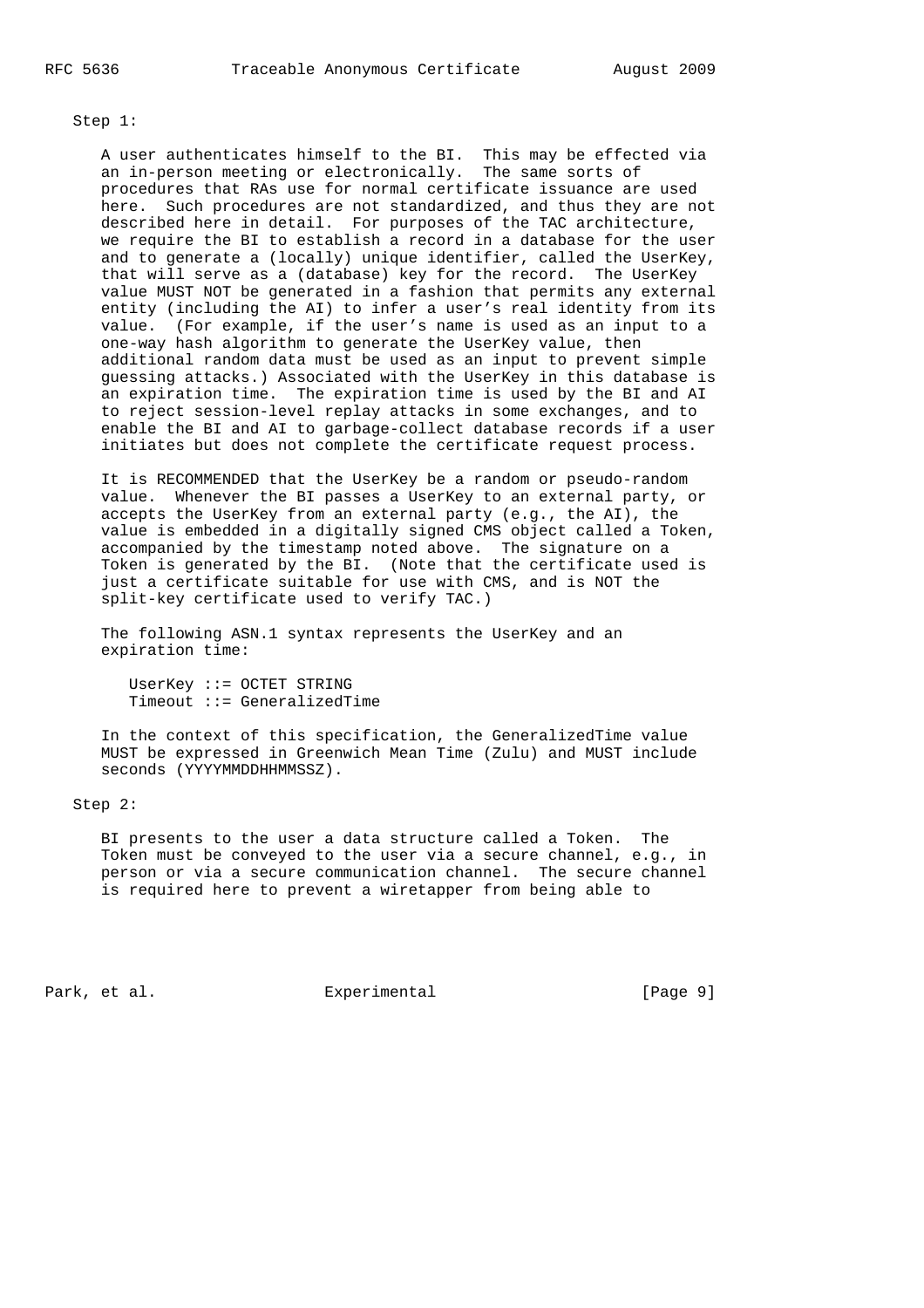acquire the Token. For example, if the user establishes a one-way authenticated TLS session to the BI in Step 1, this session could be used to pass the Token back to the user.

 The Token serves two purposes. During TAC issuance, the Token is used to verify that a request to the AI has been submitted by a user who is registered with the BI (and thus there is a record in the BI's database with the real identity of the user). This is necessary to ensure that the TAC can later be traced to the user. If there is a request to reveal the real identity of a user, the AI will release the Token to the entity requesting that a TAC be traced, and that entity will pass the Token to the BI, to enable tracing the TAC. If the BI does not perform its part of the certificate issuance procedure (in Step 6) before the Token expires, the BI can delete the Token from the database as a means of garbage collection. The timeout value in a Token is selected by the BI.

 The Token is a ContentInfo with a contentType of id-kisa-tac-token and a content that holds a SignedData of CMS SignedData object [6], signed by the BI, where the eContent (EncapsulatedContentInfo) is a SEQUENCE consisting of the UserKey and Timeout, and eContentType MUST be id-data.

 EncapsulatedContentInfo ::= SEQUENCE { eContentType ContentType, -- OBJECT IDENTIFIER : id-data eContent [0] EXPLICIT OCTET STRING OPTIONAL } -- DER encoded with the input of 'SEQUENCE of the UserKey and -- Timeout'

 $id$ -data OBJECT IDENTIFIER ::= {  $iso(1)$  member-body(2) us(840) rsadsi(113549) pkcs(1) pkcs7(7) 1 }

 The signature (SignatureValue of SignerInfo) is generated using the BI's private signature key, corresponding to the public key present in the BI's certificate. (Note that this certificate is just a certificate suitable for use with TLS, and is NOT the split-key certificate used to verify a TAC.) The certificate (or certificates) MUST be present. Appendix A provides the ASN.1 syntax for the Token, as a profiled CMS ContentInfo object. Appendix C provides the CMS SignedData object profile for wrapping the Token.

### Token ::= ContentInfo

 Upon receipt of the Token, the user SHOULD verify the signature using the BI public key and note the Timeout value to ensure that the certificate request process is completed prior to that time.

Park, et al. Experimental [Page 10]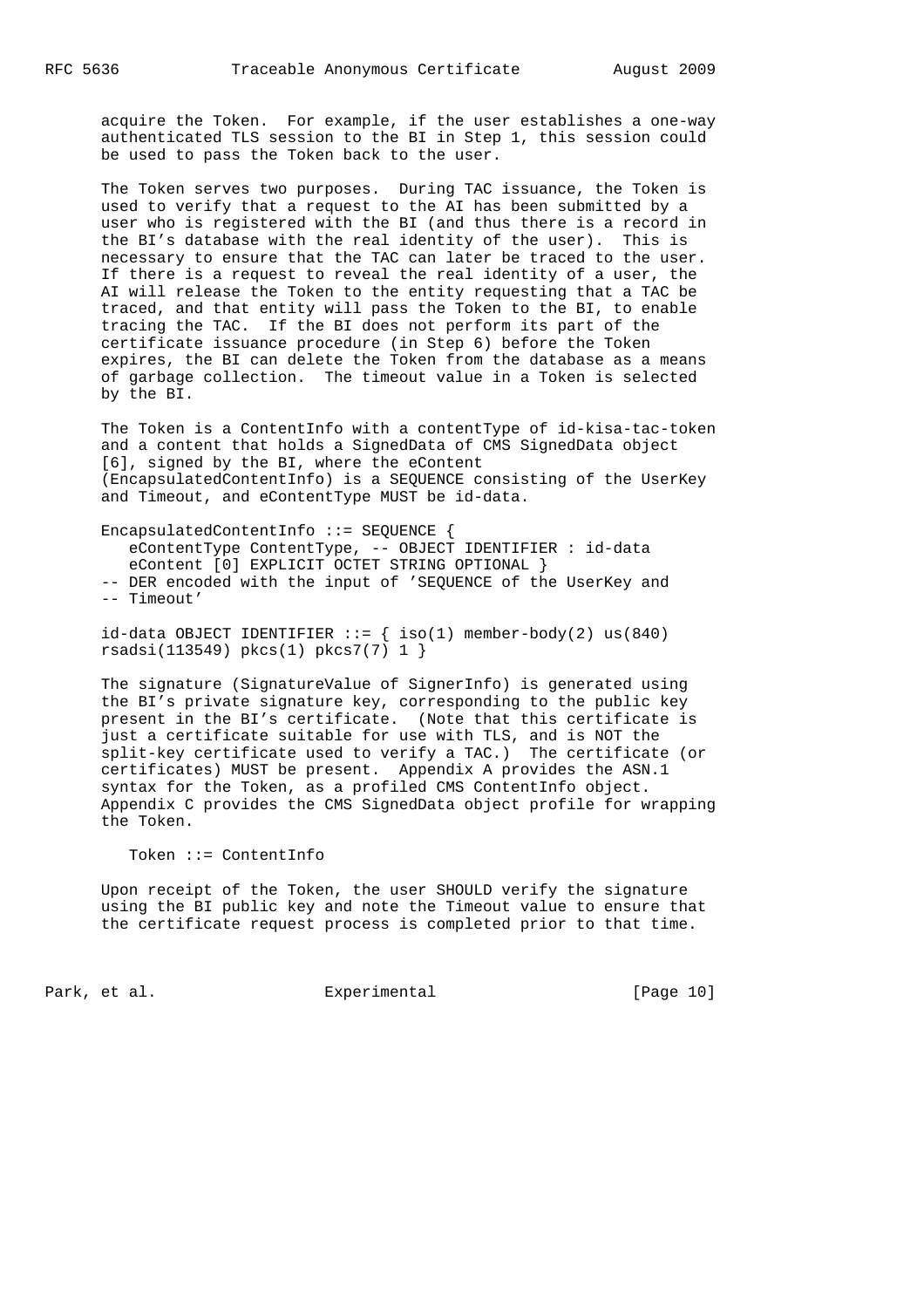Step 3:

 The user prepares a certificate request in a standard format, e.g., PKCS10 [3] or CMC [4]. The Subject field of the certificate contains a pseudonym generated by the user. It is anticipated that the CA (BI + AI) may provide software for users to employ in constructing certificate requests.

 If so, then this software can generate a candidate Subject name to minimize the likelihood of a collision. If the user selects a candidate pseudonym without such support, the likelihood of a subject name collision probably will be greater, increasing the likelihood that the certificate request will be rejected or that the AI will have to generate a pseudonym for the user.

 After constructing the certificate request, the user sends it, along with the Token from Step 2, to the AI, via a secure channel. This channel MUST be encrypted and one-way authenticated, i.e., the user MUST be able to verify that it is communicating with the AI, but the AI MUST NOT be able to verify the real identity of the user. Typical use of TLS for secure web site access satisfies this requirement. The certificate request of PKCS10 [3] or CMC [4] carries the Token from Step 2.

 The Token is carried as an attribute in a certificate request (CertificationRequestInfo.attributes) where the attrType MUST be id-kisa-tac below in PKCS10 format. The Token is set to attrValues (Certificate Request Controls) where the attrType MUST be id-kisa-tac in CMC [4] format. The TAC request message profile is described in the section 5.3.

### Step 4:

 The AI, upon receipt of the certificate request containing a Token, verifies that the request is consistent with the processing defined for the request format (PKCS10). If a Subject name is present, it verifies that the proposed pseudonym is unique. The AI also verifies the signature on the Token and, if it is valid, checks the Timeout value to reject a replay attack based on a "timed-out" Token.

 A Token with an old Timeout value is rejected out-of-hand by the AI. (After a Token's Timeout time is reached, the AI deletes the Token from its cache.) Next, the AI compares the received Token against a cache of recent (i.e., not "timed out"), validated Tokens. The AI matches the resubmitted request to the original request, and responds accordingly. For example, if a duplicate is detected, the certificate request can be rejected as a replay.

Park, et al. Experimental Experimental [Page 11]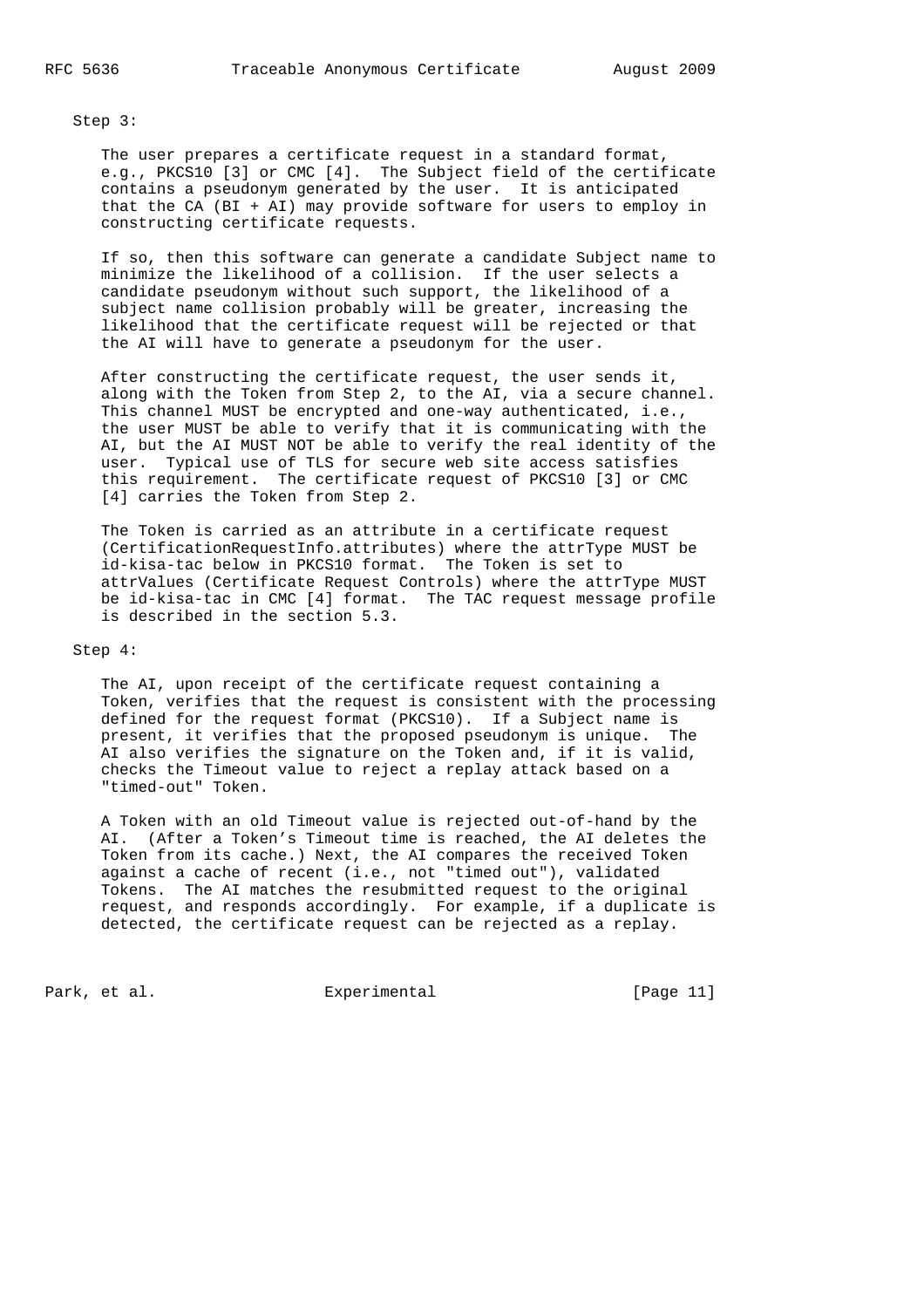If the Subject field contains a Subject name already issued by the AI, the AI MUST either reject the certificate request, or substitute a pseudonym it generates, depending on the policy of the TAC CA. If the certificate request is acceptable, the AI assigns a serial number and constructs a tbsCertificate (i.e., the final form of the certificate payload, ready to be signed).

 The AI then computes a hash over this data structure and blinds the hash value. (The AI blinds the hash value using a key from a public-key encryption pair where neither key is ever made public. The other key from this pair is used by the AI in Step 6 to "un blind" the signed hash value.)

 The AI sends the CMS ContentInfo object of TokenandBlindHash to the BI, via a two-way authenticated and encrypted channel. The two-way authentication and encryption is required to ensure that the AI is sending these values to the BI, to allow the BI to verify that the values were transmitted by the AI, and to prevent a wiretapper from acquiring the Token. A TLS session in which both parties employ certificates to authenticate one another is the RECOMMENDED way to achieve this communication.

 The TokenandBlindHash is a CMS ContentInfo with a contentType of id-kisa-tac-tokenandblindhash and a content that holds a SignedData of CMS SignedData object [6], signed by the AI, where the eContent (EncapsulatedContentInfo) is a SEQUENCE consisting of the Token and BlindedCertificateHash, and eContentType MUST be id-data.

 EncapsulatedContentInfo ::= SEQUENCE { eContentType ContentType, -- OBJECT IDENTIFIER : id-data eContent [0] EXPLICIT OCTET STRING OPTIONAL } -- DER encoded with the input of 'SEQUENCE of the Token and -- BlindedCertificateHash'

 The signature (SignatureValue of SignerInfo) is generated using the AI's private signature key, corresponding to the public key present in the AI's certificate. (Note that this certificate is just a certificate suitable for use with TLS, and is NOT the split-key certificate used to issue a TAC.) The certificate (or certificates) MUST be present.

 The following ASN.1 syntax represents the Token and BlindedCertificateHash:

 Token ::= ContentInfo BlinedCertificateHash ::= OCTET STRING

Park, et al. Subsection Experimental Fage 12]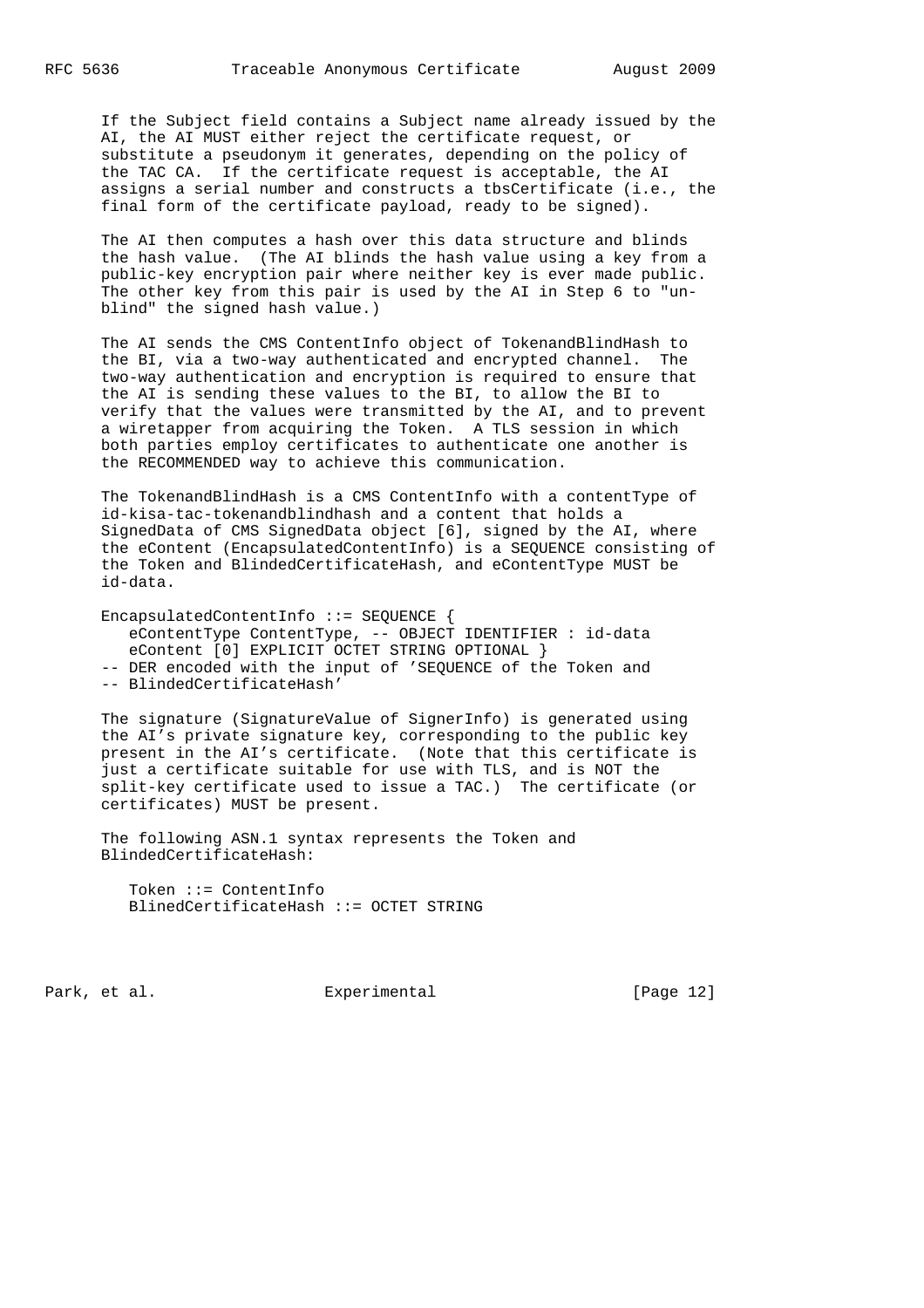Token is the value of ContentInfo in the certificate request message (CertificationRequestInfo.attributes) from Step 3.

 BlindedCertificateHash is the blinded hash value for the tbsCertificate.

 Appendix A provides the ASN.1 syntax for the Token, as a profiled CMS ContentInfo object. Appendix C provides the CMS SignedData object profile for wrapping the Token.

TokenandBlindHash ::= ContentInfo

#### Step 5:

 The BI receives the Token and blinded certificate hash via the secure channel described above. First the BI verifies the signature on the TokenandBlindHash generated by AI and then verifies the signature on the Token to ensure that it is a legitimate Token generated by the BI. Next, the BI checks its database to ensure that the UserKey value from the Token is present and that the Token has not been used to authorize issuance of a certificate previously.

 This check is performed to ensure that the BI has authenticated the user and entered the user's real identity into the BI's database. Each Token authorizes issuance of only one certificate, so the check also ensures that the same Token has not been used to authorize issuance of more than one certificate. These checks ensure that the certificate issued by the AI to this user will be traceable, if needed.

 The BI uses its share of the threshold private signature key to sign the blinded certificate hash and returns the CMS SignedData back to the AI. The eContent of the SignedData is a SEQUENCE consisting of the Token and PartiallySignedCertificateHash.

 The following ASN.1 syntax represents the Token and PartiallySignedCertificateHash:

 Token ::= ContentInfo PartiallySignedCertificateHash ::= OCTET STRING

 Token is the token value of the TokenandBlindHash (where the eContent is a SEQUENCE consisting of the Token and PartiallySignedCertificateHash) from Step 4.

Park, et al. Experimental [Page 13]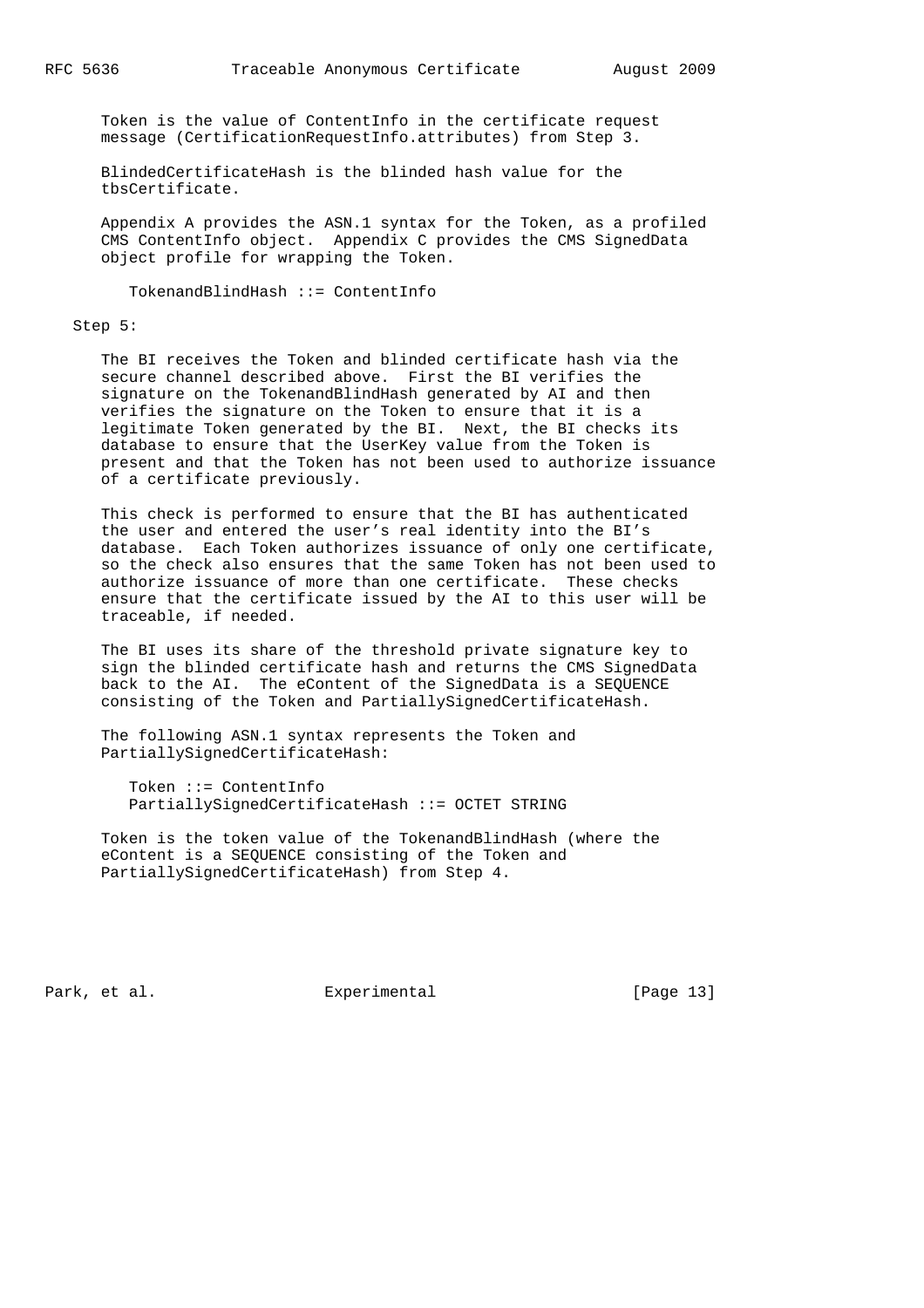PartiallySignedCertificateHash is the signature value generated by BI's share of the threshold private signature key on BlindedCertificateHash from Step 4.

 The TokenandPartiallySignedCertificateHash is a CMS ContentInfo with a contentType of id-kisa-tac-tokenandpartially and a content that holds a SignedData of CMS SignedData object [6], signed by the BI, where the eContent (EncapsulatedContentInfo) is a SEQUENCE consisting of the Token and PartiallySignedCertificateHash, and eContentType MUST be id-data.

 EncapsulatedContentInfo ::= SEQUENCE { eContentType ContentType, -- OBJECT IDENTIFIER : id-data eContent [0] EXPLICIT OCTET STRING OPTIONAL } -- DER encoded with the input of 'SEQUENCE of the Token and -- PartiallySignedCertificateHash'

 The signature (SignatureValue of SignerInfo) is generated using the BI's private signature key, corresponding to the public key present in the BI's certificate. (Note that this certificate is just a certificate suitable for use with TLS, and is NOT the split-key certificate used to issue a TAC.) The certificate (or certificates) MUST be present. Appendix A provides the ASN.1 syntax for the Token, as a profiled CMS SignedData object. Appendix C provides the CMS SignedData object profile for wrapping the Token.

TokenandPartiallySignedCertificateHash ::= ContentInfo

### Step 6:

 Upon receipt of the TokenandPartiallySignedCertificateHash, the AI verifies the signature on the PartiallySignedCertificateHash, generated by BI and then matches the Token against its list of outstanding requests to the BI. The AI then "un-blinds" the blindHashValue, using the other key from the key pair employed in Step 4. This reveals the partially signed certificate hash. The AI then applies its part of the split private key to complete the signature of the certificate for the user.

 It records the certificate and the Token value in its database, to enable later tracing of the certificate to the real user identity, if needed. The AI transmits the completed certificate to the user, via the response message from the request protocol employed by the user in Step 3, PKCS10.

Park, et al. Experimental [Page 14]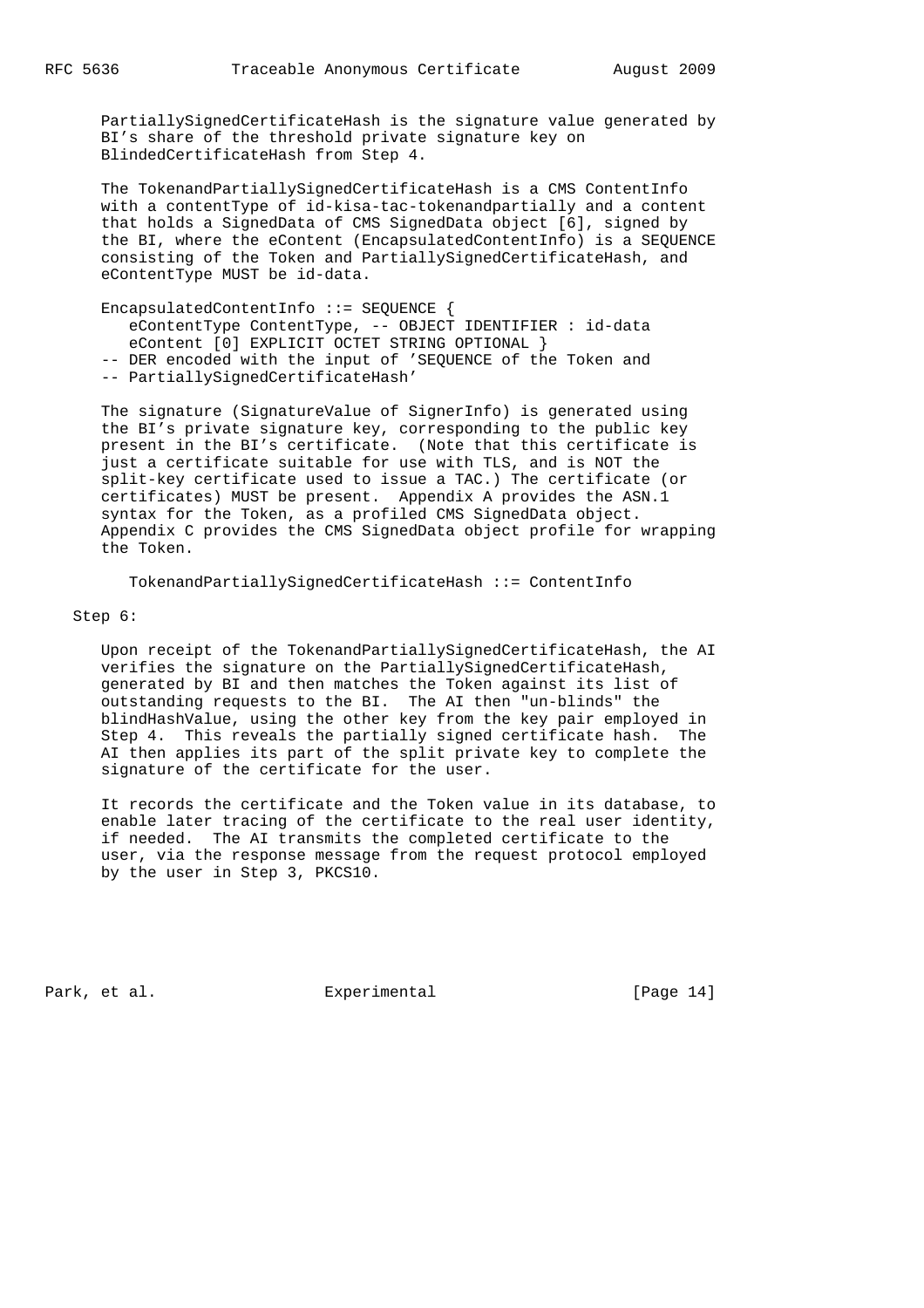The user may now employ the certificate with any PKI-enabled application or protocol that makes use of X.509 certificates (consistent with the key usage, and Extended Key Usage (EKU) values in the certificate). Note that the user should be prepared to accommodate delays in the certificate issuance process. For example, a connection between the user and the AI might fail sometime after the user submits a certificate request at the end of Step 3 and before the AI returns the certificate at the end of Step 6. If this happens, the user should resubmit the request. The AI and BI retain sufficient state to be able to match the resubmitted request to the original request, and respond accordingly. If the process failed in steps 5 or 6, the AI returns an error indication to the user.

# 5.2. Mapping a TAC to a User's Real Identity

 If a user to whom a TAC has been issued abuses the anonymity provided by the TAC, the TAC can be traced to the identity of that user. Mapping a TAC to a user's real identity is a four-step process, described below and illustrated in Figure 2.



Figure 2. Revealing a TAC User's Real Identity

### Step A:

 The AI verifies the assertion by an aggrieved party that a TAC user has abused the anonymity provided by his TAC. The procedures used by AI to verify that such abuse has occurred are outside the scope of this document. No protocol is defined here for the interaction between the aggrieved party and AI. The only technical requirement is that the TAC of the offending user be provided to the AI. If the AI determines that there is sufficient evidence of abuse to trace the TAC to the user, the AI revokes the TAC, by listing its serial number on the next Certificate Revocation List (CRL) issued by the AI.

Park, et al. Experimental [Page 15]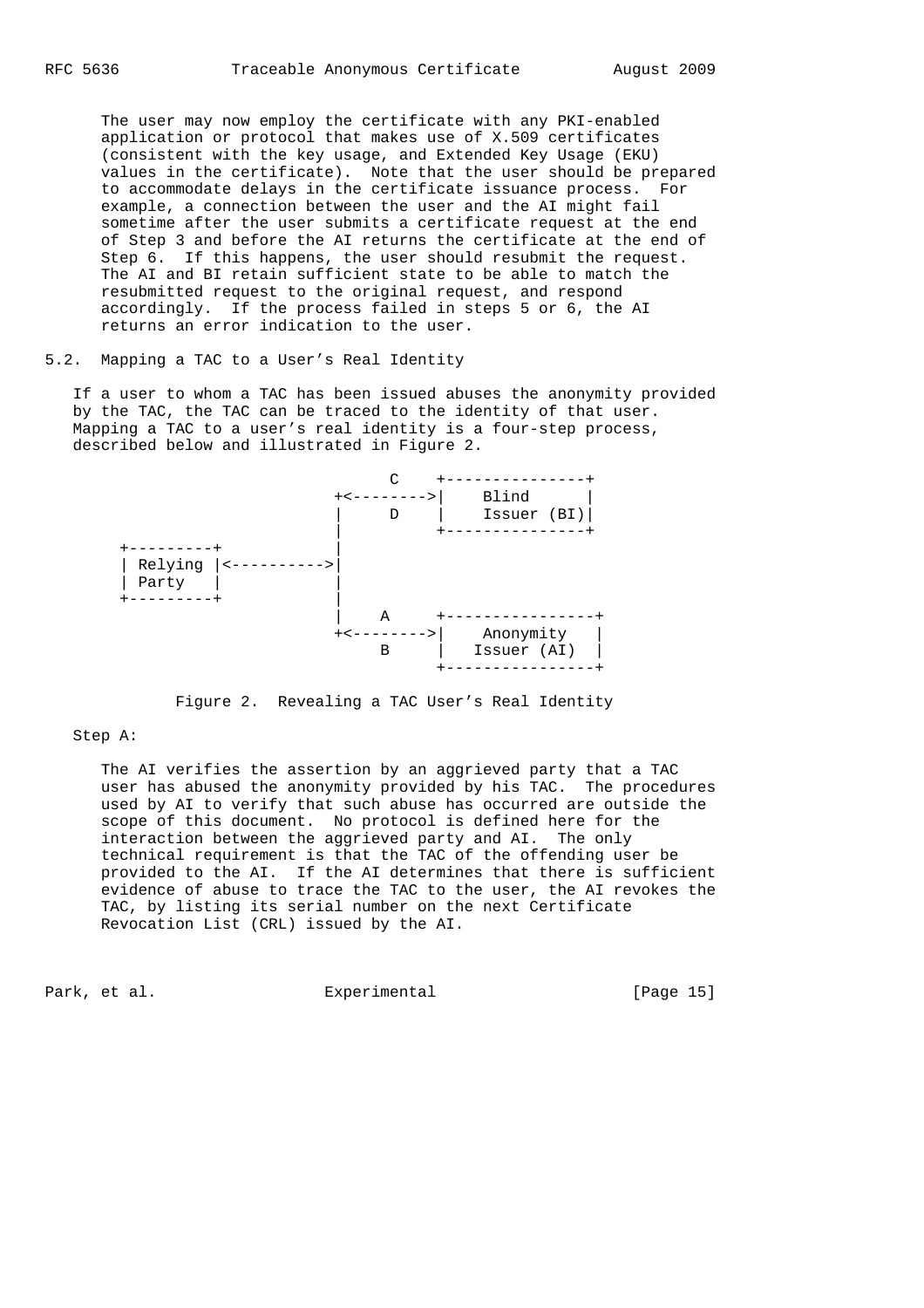An AI unilaterally manages the CRL for a TAC. Because RFC 5280 implementations are not required to process indirect CRLs, we create a second certificate for the CA, under the TAC CA. Revoked EE certificates issued by the TAC CA are recorded on this CRL and validated using this second CA certificate.

 This CA certificate will have the cRLSign bit set in the KeyUsage extension, but not the keyCertSign bit. The private key for this certificate will be held by the AI, so that it can issue CRLs unilaterally.

 The Subject DN (Distinguished Name) will be the same in both CA certificates, which reinforces the notion that the CRL issuer is the same entity as the TAC issuer, and that this CRL is not an indirect CRL. Because the CRL issuer does not issue any certificates itself, there is no possible serial number conflict. This will be the only CA certificate issued under the TAC CA certificate (and thus it will be signed jointly by the BI and AI). We recommend that the CRL for this CA certificate be similarly long-lived, as it too needs to be signed by the BI and AI. Each EE TAC certificate MUST contain a CRL Distribution Point that points to the CRL issued by this CA, to ensure that relying parties know to check this CRL vs. the CRL that covers only the CRL CA. (If the AI uses the Online Certificate Status Protocol (OCSP) [13] to convey the revocation status of TACs, an equivalent procedure is employed.) If it is later determined that the revocation was not warranted, a new TAC can be issued, to preserve the anonymity of the user in future transactions.

### Step B:

 The AI searches its database, e.g., based on the serial number in the TAC, to locate the Token that was passed between the AI and BI during the issuance process (Steps 5 and 6 above). The AI passes this Token to the aggrieved party via an encrypted and two-way authenticated channel. Encryption is required to prevent disclosure of the Token, and two-way authentication is required to ensure that the aggrieved party and the AI know that they are communicating with each other. Two-way authenticated TLS is the RECOMMENDED means of implementing this channel, though other approaches are allowed.

## Steps C and D:

 The aggrieved party transits the Token to the BI, via an encrypted and two-way authenticated channel. The channel MUST be encrypted to prevent disclosure of the Token, and two-way authentication is required to ensure that the aggrieved party and the BI know that

Park, et al. Experimental [Page 16]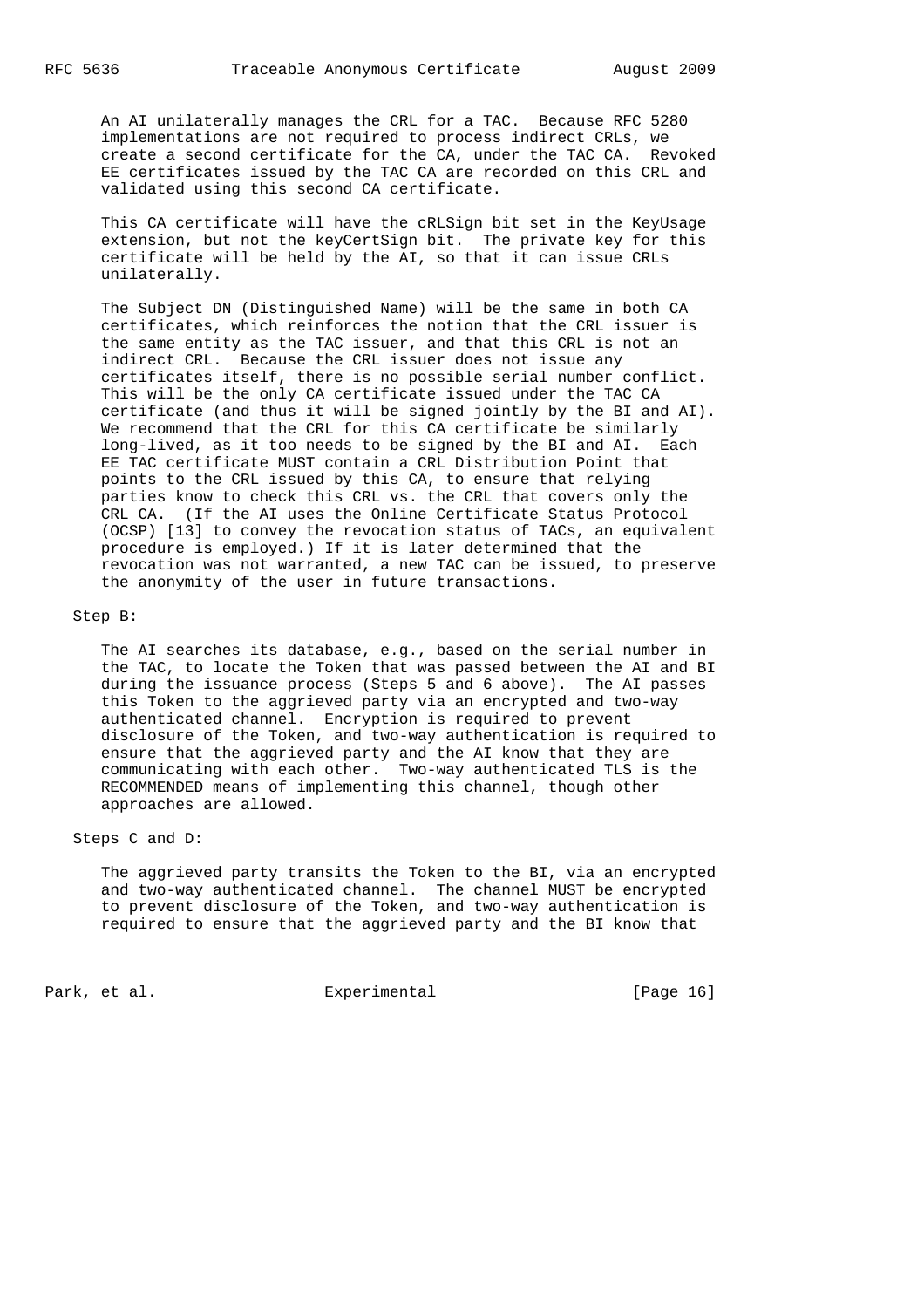they are communicating with each other. If specified by the Certificate Policy (CP) for the TAC CA, the BI will independently determine that there is sufficient evidence of abuse to trace the TAC to the user, before proceeding. The BI verifies its signature on the Token, to verify that this is a Token generated by it and presumably released to the aggrieved party by the AI. Next, the BI searches its database using the UserKey value extracted from the Token. The BI retrieves the user's real identity and provides it to the aggrieved party. (By requiring the aggrieved party to interact with both the AI and the BI, the BI can verify that it is dealing with an aggrieved party, not with the AI acting unilaterally.)

5.3. TAC Request Message Format Profile

 TAC request MAY use either PKCS10 or CMC. An AI MUST support PKCS10 and MAY support CMC.

5.3.1. PKCS10 Profile

 This profile refines the specification in PKCS10 [3], as it relates to TAC. A Certificate Request Message object, formatted according to PKCS10, is passed to the AI.

 This profile applies the following additional constraints to fields that may appear in a CertificationRequestInfo:

Version

This field is mandatory and MUST have the value 0.

Subject

 This field MUST be present. If the value of this field is empty, the AI will generate a subject name that is unique in the context of certificates issued by this issuer. If the Subject field contains a Subject name already issued by the AI, the AI MUST either reject the certificate request, or substitute a pseudonym it generates, depending on the policy of the TAC CA.

 SubjectPublicKeyInfo This field specifies the subject's public key and the algorithm with which the key is used.

Attributes

 PKCS10 [3] defines the attributes field as key-value pairs where the key is an OID and the value's structure depends on the key. The attribute field MUST include the id-kisa-tac attribute, which holds the Token and is defined below.

Park, et al. Experimental [Page 17]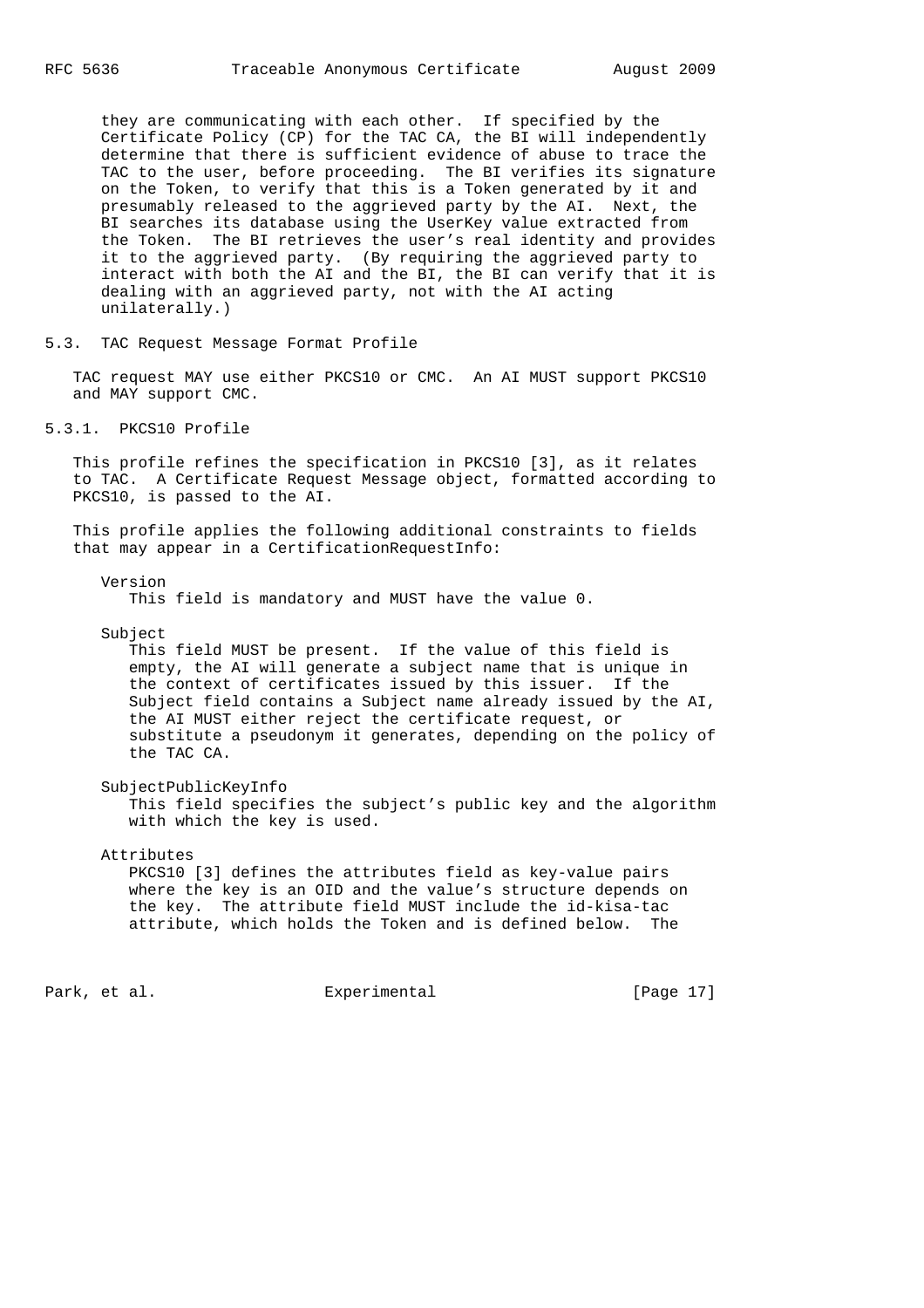Attributes field MAY also contain X509v3 Certificate Extensions and any PKCS9 [7] extensionRequest attributes that the subscriber would like to have included in the certificate. The profile for extensions in certificate requests is specified in RFC 5280 [2].

## 5.3.2. CMC Profile

 This profile refines the Certificate Request messages in Certificate Management over CMS in CMC [4], as they relate to TACs.

 A Certificate Request message, formatted according to CMC [4], is passed to the AI.

 With the exception of the public-key-related fields, the CA is permitted to alter any requested field when issuing a corresponding certificate.

 This profile recommends the full PKI Request of the two types of PKI requests (Simple or Full PKI Request), and the PKI Request SHOULD be encapsulated in SignedData with an eContentType of id-cct-PKIData.

 This profile applies the following additional constraints to fields that may appear in a Certificate Request Template of Certificate Request Message Format (CRMF) [5]:

### Version

 This field MAY be absent, or MAY specify the request of a Version 3 Certificate. It SHOULD be omitted.

 SerialNumber As per CRMF [5], this field is assigned by the CA and MUST be omitted in this profile.

SigningAlgorithm

 As per CRMF [5], this field is assigned by the CA and MUST be omitted in this profile.

#### Issuer

 This field is assigned by the CA and MUST be omitted in this profile.

Validity

 This field MAY be omitted. If omitted, the AI will issue a Certificate with Validity dates as determined by the TAC CA policy. If specified, then the CA MAY override the requested values with dates as determined by the TAC CA policy.

Park, et al. Experimental [Page 18]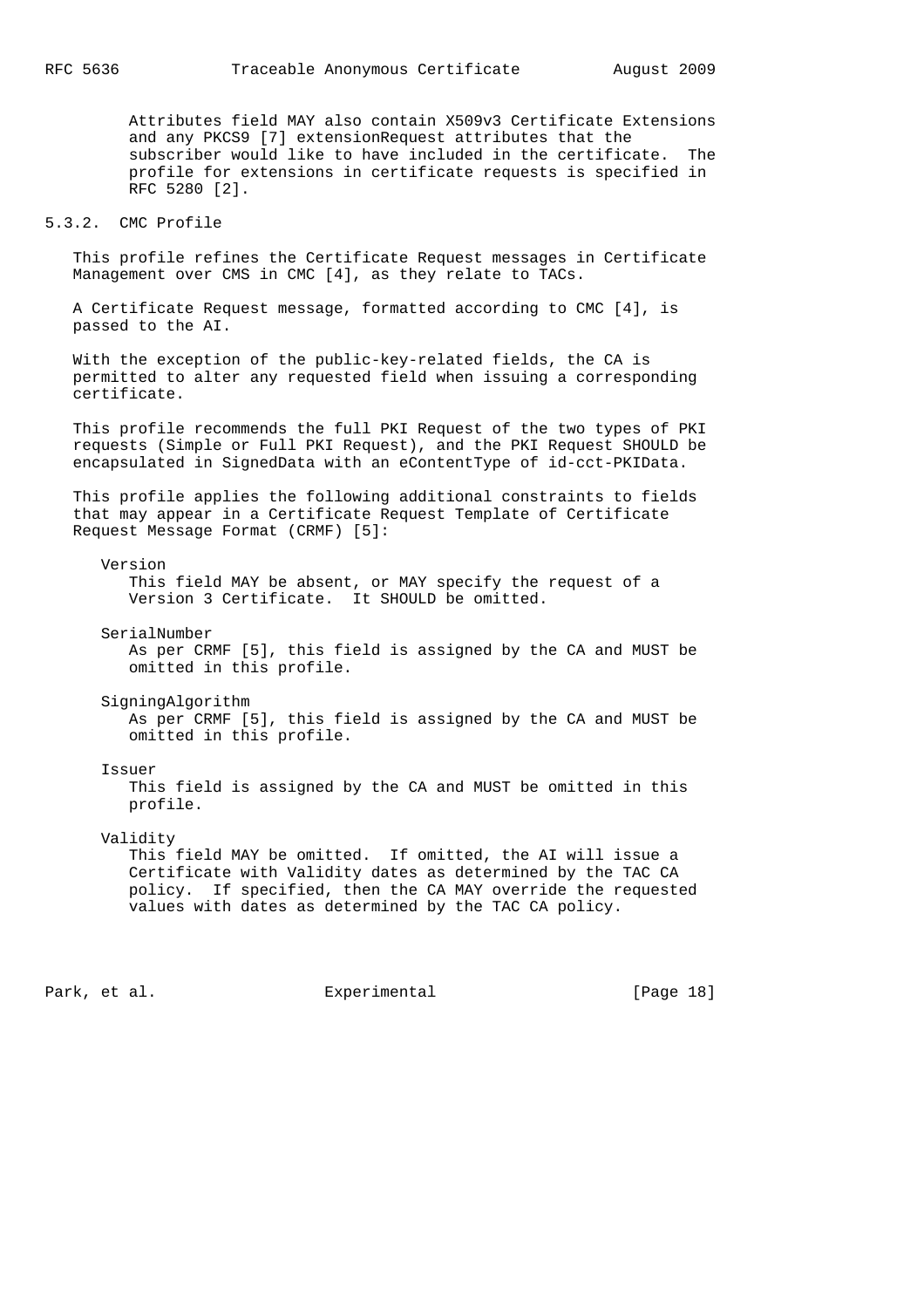### Subject

 This field MUST be present. If the value of this field is empty, the AI MUST generate a subject name that is unique in the context of certificates issued by this issuer. If the Subject field contains a Subject name already issued by the AI, the AI MUST either reject the certificate request, or substitute a pseudonym it generates, depending on the policy of the TAC CA.

 PublicKey This field MUST be present.

 This profile also refines constraints that may appear in a Certificate Request controls: The Token is set to attrValues (in CertRequest.controls) where the attrType MUST be id-kisa-tac.

 See Section 5.3.1, "PKCS10 Profile", for the certification request formats based on PKCS10.

# 6. Security Considerations

 The anonymity provided by the architecture and protocols defined in this document is conditional. Moreover, if the user employs the same TAC for multiple transactions (with the same or different parties), the transactions can be linked through the use of the same TAC. Thus, the anonymity guarantee is "weak" even though the user's real identity is still hidden.

 To achieve stronger anonymity, a user may acquire multiple TACs, through distinct iterations of the protocol. Since each TAC is generated independently, it should not be possible for a relying party to discover a link between pseudonyms unless the tracing feature of this scheme is invoked. If the TAC has a long validity interval, this increases the probability that the identity of a TAC user will be discovered, e.g., as a result of linking user transactions across multiple servers. Thus, we recommend that each TAC CA consider carefully how long the validity for a TAC certificate should be. In the course of issuing a TAC, the AI and the user interact directly. Thus, the AI may have access to lower-layer information (e.g., an IP address) that might reveal the user's identity. A user concerned about this sort of possible identity compromise should use appropriate measures to conceal such information, e.g., a network anonymity service such as Tor [10].

This document makes no provisions for certificate renewal or rekey; we recommend TAC users acquire new TACs periodically, to further reduce the likelihood of linkage. It also may be possible to determine the identity of a user via information carried by lower-

Park, et al. Experimental [Page 19]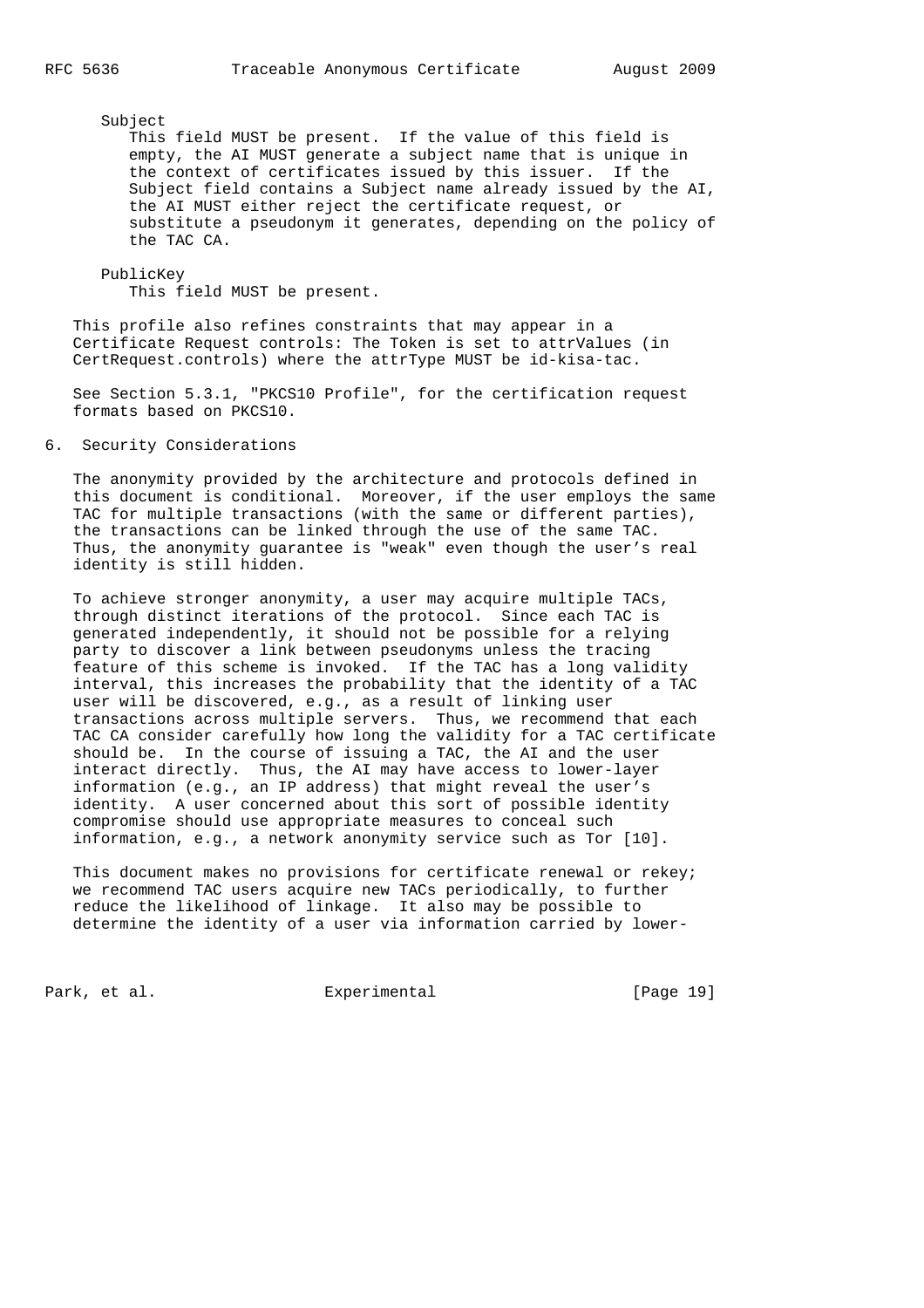level protocols, or by other, application-specific means. For example, the IP address of the user might be used to identify him. For this reason, we recommend that a TAC be used primarily to access web services with anonymity. Note that the TAC architecture described in this document is not capable of using certificates for use with S/MIME, because there is no provision to issue two certificates (one for encryption and one for signatures) that contain the same (anonymous) Subject name. An analogous problem might arise if a user visits a site (and does not conceal his identity), the site deposits a "cookie" into the user's browser cache, and the user later visits a site and employs a TAC with the presumption of anonymity.

 The use of a TAC is a tool to help a user preserve anonymity, but it is not, per se, a guarantee of anonymity. We recommend that each TAC CA issue certificates with only one lifetime, in order to avoid the complexity that might arise otherwise. If a TAC CA offered certificates with different lifetimes, then it would need to communicate this information from the BI to AI in a way that does not unduly compromise the anonymity of the user.

 This architecture uses the UserKey to link a TAC to the corresponding real user identity. The UserKey is generated in a fashion to ensure that it cannot be examined to determine a user's real identity. UserKey values are maintained in two distinct databases: the BI database maps a UserKey to a real user identity, and the AI database maps a TAC to a UserKey. The UserKey is always carried in a signed data object, a Token. The Token is signed to allow the BI to verify its authenticity, to prevent attacks based on guessing UserKey values. The Token also carries a Timeout value to allow the AI and BI to reject session-level replay attacks, and to facilitate garbage collection of AI and BI databases.

 Threshold cryptography is employed to enable strong separation of the BI and AI functions, and to ensure that both must cooperate to issue certificates under the aegis of a TAC CA. (The AI and BI must ensure that the threshold cryptographic scheme they employ does not provide an advantage to either party based on the way the key-splitting is effected.) Blind signatures are used with threshold cryptography to preserve the separation of functions, i.e., to prevent the BI from learning the hash value of the TAC issued by the AI.

 Message exchanges between a user and the BI or the AI, between the AI and BI, and between an aggrieved party and the AI and BI all make use of secure channels. These channels are encrypted to prevent disclosure of the Token value and of the pseudonym in the TAC request and response and in a tracing request. The channels are two-way authenticated to allow the AI and BI to verify their respective identities when communication with one another, and one-way

Park, et al. Experimental [Page 20]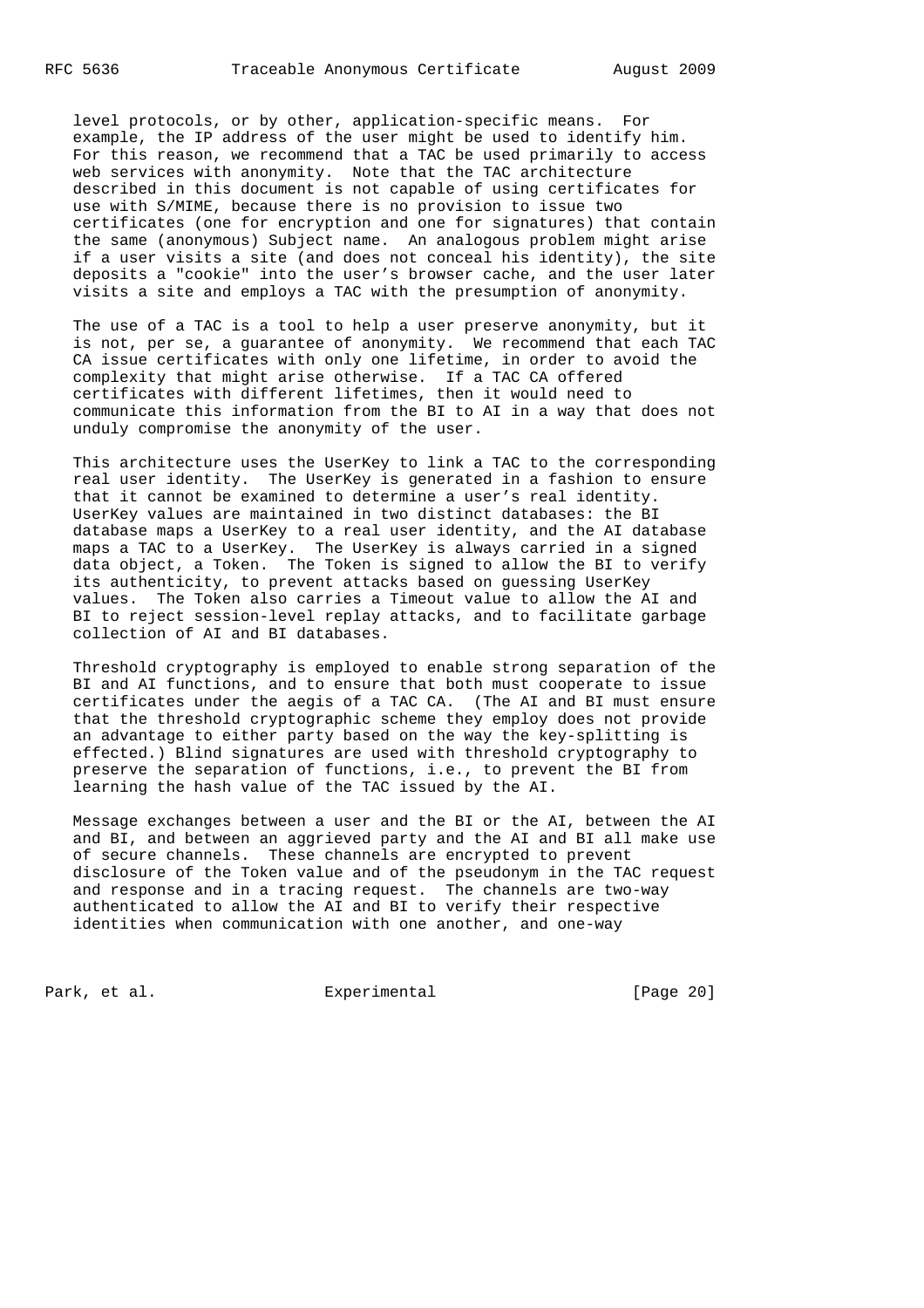authenticated to allow the user to verify their identities when he communicates with them. Two-way authentication is employed for communication between an aggrieved party and the AI and BI, to allow all parties to verify the identity of one another.

 There is an opportunity for the AI to return the wrong UserKey to an aggrieved party, which will result in tracing a certificate to the wrong real user identity. This appears to be unavoidable in any scheme of this sort, since the database maintained by the BI is intentionally ignorant of any info relating a UserKey to a TAC.

 A TAC CA MUST describe in its CP how long it will retain the data about certificates it issued, beyond the lifetime of these certificates. This will help a prospective TAC subject gauge the likelihood of unauthorized use of his identity as a result of a compromise of this retained data. It also alerts relying parties of the timeframe (after expiration of a certificate) in which an alleged abuse must be brought to the attention of the AI and BI, before the data linking a certificate to the real user identity is destroyed.

### 7. Acknowledgments

 Tim Polk (NIST), Stefan Santesson (ACC-sec.com), Jim Schaad (Soaring Hawk), David A. Cooper (NIST), SeokLae Lee, JongHyun Baek, SoonTae Park (KISA), Taekyoung Kwon (Sejong University), JungHee Cheon (Seoul National University), and YongDae Kim (Minnesota University) have significantly contributed to work on the concept of TAC and have identified security issues. Their comments enhanced the maturity of the document.

- 8. References
- 8.1. Normative References
	- [1] Bradner, S., "Key words for use in RFCs to Indicate Requirement Levels", BCP 14, RFC 2119, March 1997.
	- [2] Cooper, D., Santesson, S., Farrell, S., Boeyen, S., Housley, R., and W. Polk, "Internet X.509 Public Key Infrastructure Certificate and Certificate Revocation List (CRL) Profile", RFC 5280, May 2008.
	- [3] Nystrom, M. and B. Kaliski, "PKCS #10: Certification Request Syntax Specification Version 1.7", RFC 2986, November 2000.
	- [4] Schaad, J. and M. Myers, "Certificate Management over CMS (CMC)", RFC 5272, June 2008.

Park, et al. Experimental [Page 21]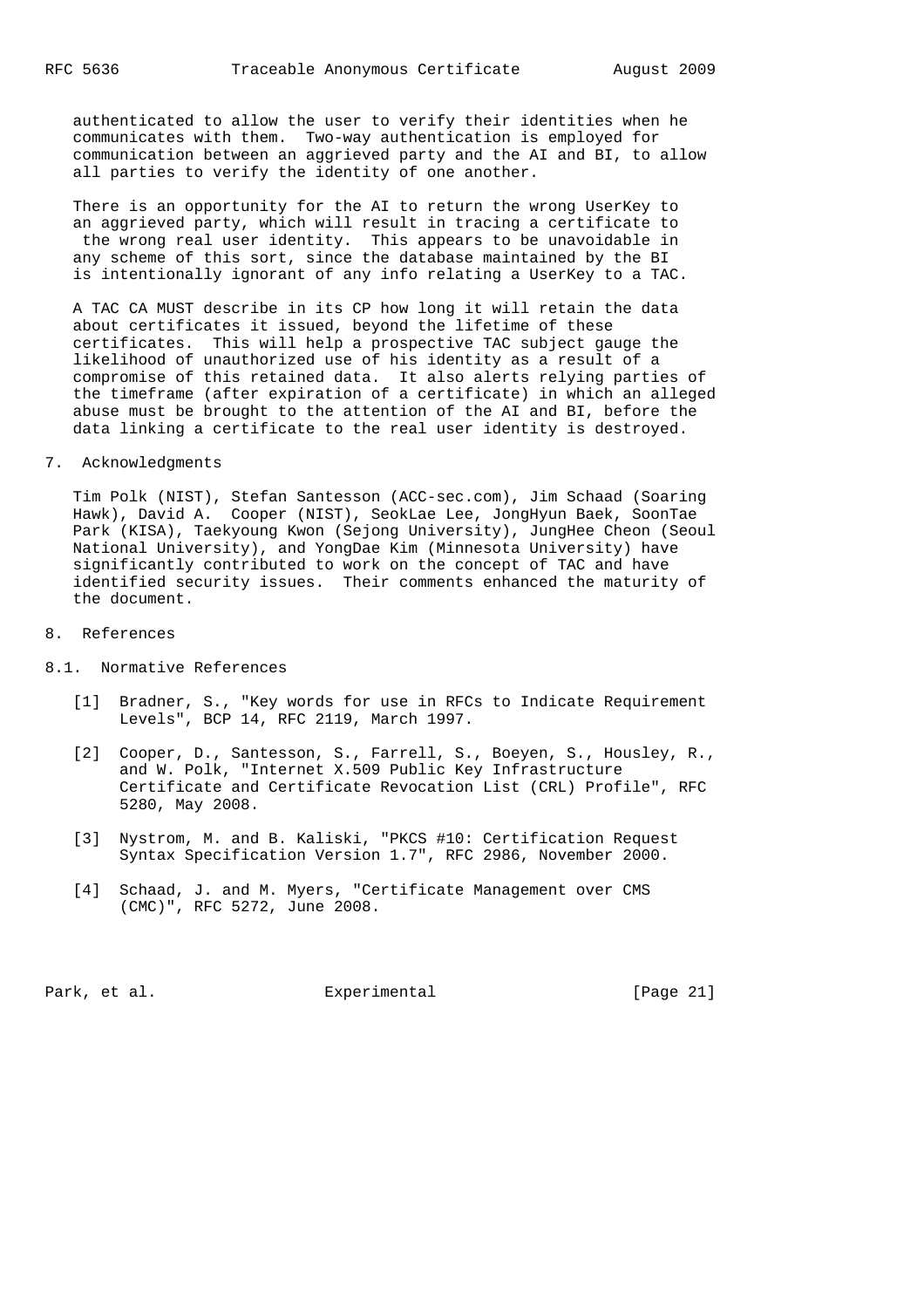- [5] Schaad, J., "Internet X.509 Public Key Infrastructure Certificate Request Message Format (CRMF)", RFC 4211, September 2005.
- [6] Housley, R., "Cryptographic Message Syntax (CMS)", RFC 3852, July 2004.
- [7] Nystrom, M. and B. Kaliski, "PKCS #9: Selected Object Classes and Attribute Types Version 2.0", RFC 2985, November 2000.
- 8.2. Informative References
- [8] S. Brands, "Rethinking public key infrastructures and digital certificates - Building in Privacy", PhD thesis, Eindhoven Institute of Technology, Eindhoven, The Netherlands, 1999.
- [9] D. Chaum, "Blind signature system", CRYPTO '83, Plenum Press, page 153, 1984.
	- [10] "Tor: anonymity online", http://www.torproject.org.
	- [11] X.509, "Information technology Open Systems Interconnection The Directory: Public-key and attribute certificate frameworks", ITU-T Recommendation X.509, March 2000. Also available as ISO/IEC 9594-8, 2001.
	- [12] S. Rafaeli, M. Rennhard, L. Mathy, B. Plattner, and D. Hutchison, "An Architecture for Pseudonymous e-Commerce", AISB'01 Symposium on Information Agents for Electronic Commerce, pp. 33-41, 2001.
	- [13] Myers, M., Ankney, R., Malpani, A., Galperin, S., and C. Adams, "X.509 Internet Public Key Infrastructure Online Certificate Status Protocol - OCSP", RFC 2560, June 1999.
	- [14] Philip MacKenzie and Michael K. Reiter, "Two-Party Generation of DSA Signature", Crypto 2001.
	- [15] Shaohua Tang, "Simple Threshold RSA Signature Scheme Based on Simple Secret Sharing", in "Computational Intelligence and Security", CIS 2005, Part II, Springer, pp. 186-191, 2005.
	- [16] Taekyoung Kwon, Jung Hee Cheon, Yongdae Kim, Jae-Il Lee, "Privacy Protection in PKIs: A Separation-of-Authority Approach", in "Information Security Applications", WISA 2006, Springer, pp. 297-311, 2007.

Park, et al. Experimental [Page 22]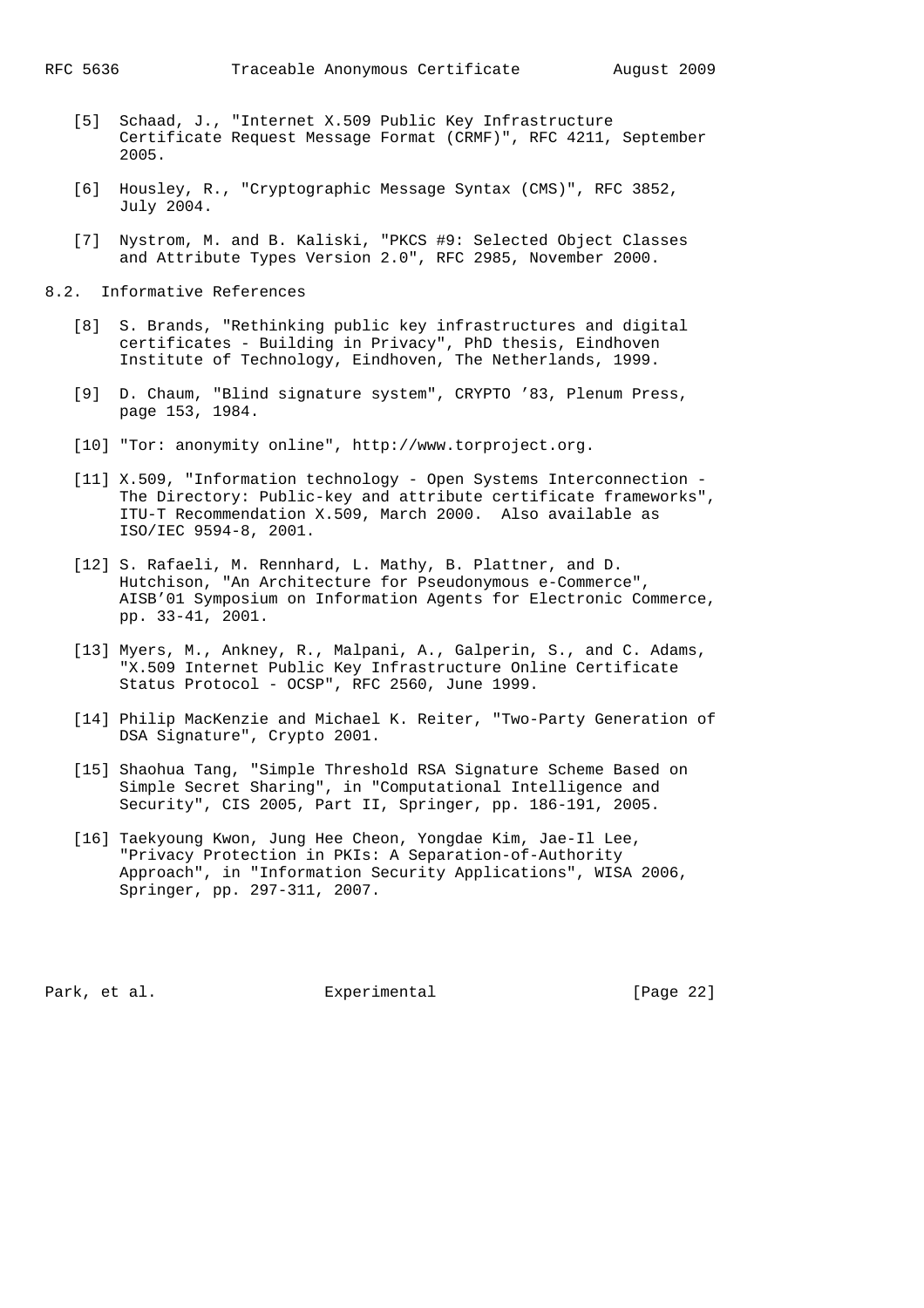- [17] Dierks, T. and E. Rescorla, "The Transport Layer Security (TLS) Protocol Version 1.2", RFC 5246, August 2008.
- [18] Ramsdell, B., Ed., "Secure/Multipurpose Internet Mail Extensions (S/MIME) Version 3.1 Certificate Handling", RFC 3850, July 2004.

Park, et al. The Experimental Text is the extended text in the extended method of  $[Page 23]$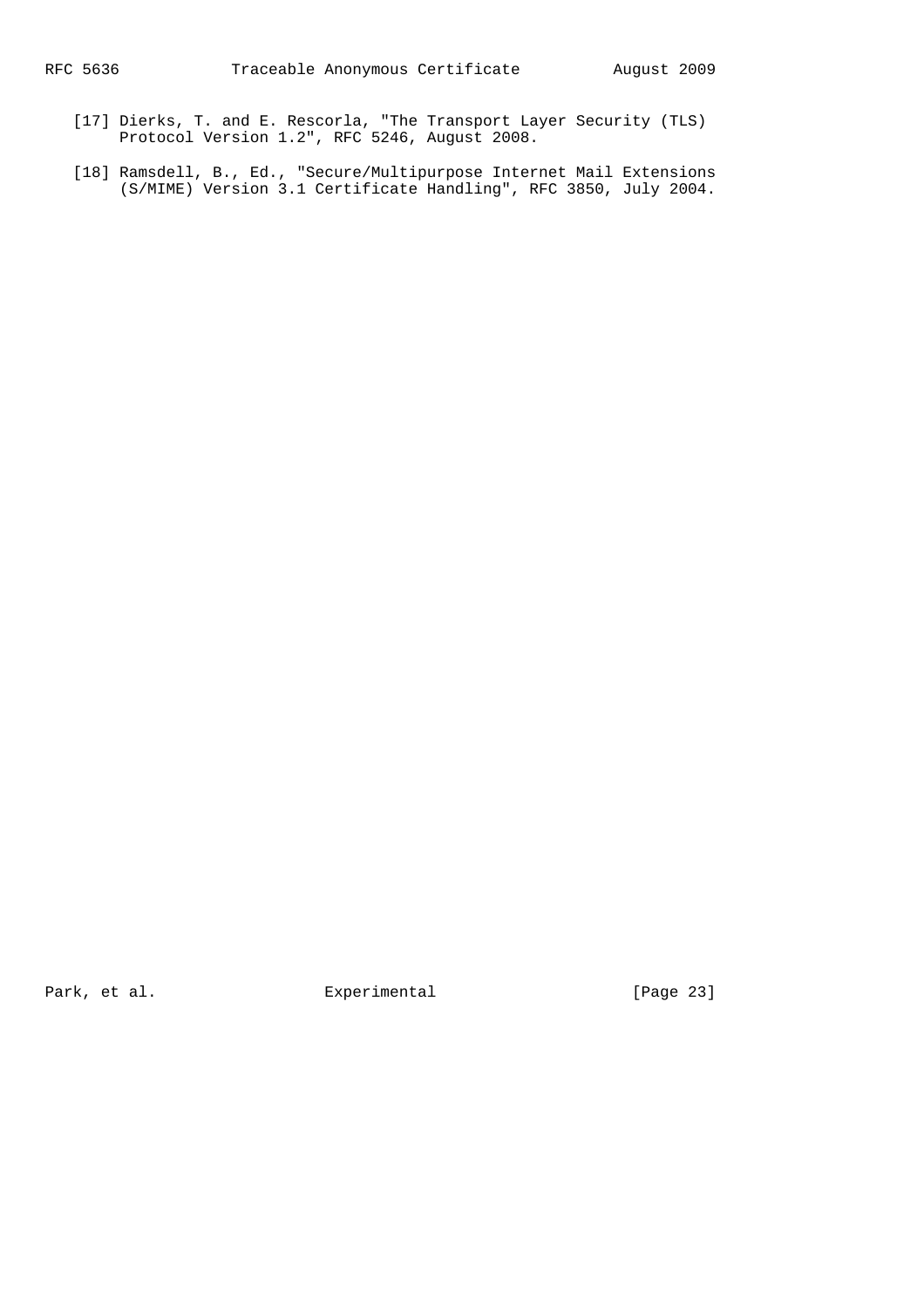--

Appendix A. Traceable Anonymous Certificate ASN.1 Modules

DEFINITIONS IMPLICIT TAGS ::=

-- Copyright (c) 2009 IETF Trust and the persons identified as -- authors of the code. All rights reserved.  $-$ -- Redistribution and use in source and binary forms, with or -- without modification, are permitted provided that the following -- conditions are met:  $-$ -- - Redistributions of source code must retain the above -- copyright notice, this list of conditions and the following -- disclaimer.  $- -$ -- - Redistributions in binary form must reproduce the above -- copyright notice, this list of conditions and the following -- disclaimer in the documentation and/or other materials provided -- with the distribution.  $-$ -- - Neither the name of Internet Society, IETF or IETF Trust, nor -- the names of specific contributors, may be used to endorse or -- promote products derived from this software without specific -- prior written permission. --  $-$ -- THIS SOFTWARE IS PROVIDED BY THE COPYRIGHT HOLDERS AND -- CONTRIBUTORS 'AS IS' AND ANY EXPRESS OR IMPLIED WARRANTIES, -- INCLUDING, BUT NOT LIMITED TO, THE IMPLIED WARRANTIES OF -- MERCHANTABILITY AND FITNESS FOR A PARTICULAR PURPOSE ARE -- DISCLAIMED. IN NO EVENT SHALL THE COPYRIGHT OWNER OR CONTRIBUTORS -- BE LIABLE FOR ANY DIRECT, INDIRECT, INCIDENTAL, SPECIAL,

-- EXEMPLARY, OR CONSEQUENTIAL DAMAGES (INCLUDING, BUT NOT LIMITED -- TO, PROCUREMENT OF SUBSTITUTE GOODS OR SERVICES; LOSS OF USE, -- DATA, OR PROFITS; OR BUSINESS INTERRUPTION) HOWEVER CAUSED AND ON -- ANY THEORY OF LIABILITY, WHETHER IN CONTRACT, STRICT LIABILITY, -- OR TORT (INCLUDING NEGLIGENCE OR OTHERWISE) ARISING IN ANY WAY -- OUT OF THE USE OF THIS SOFTWARE, EVEN IF ADVISED OF THE -- POSSIBILITY OF SUCH DAMAGE.

-- This version of the ASN.1 module is part of RFC 5636; -- see the RFC itself for full legal notices.

 $-$ 

 $-$ 

Park, et al. Experimental [Page 24]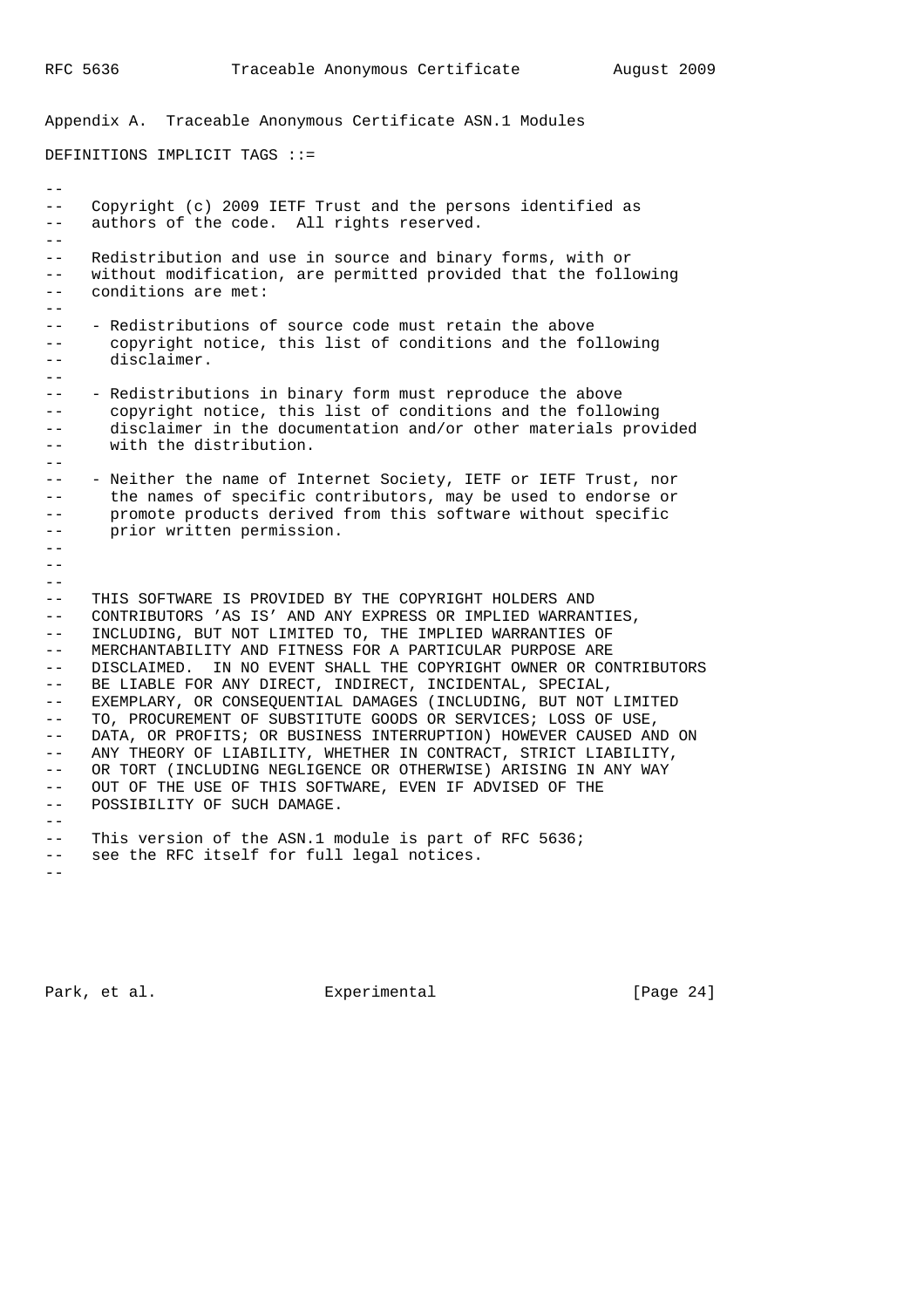BEGIN

 -- EXPORTS All -- The types and values defined in this module are exported for -- use in the other ASN.1 modules. Other applications may use -- them for their own purposes. IMPORTS -- Imports from RFC 3280 [PROFILE], Appendix A.1 AlgorithmIdentifier, Certificate, CertificateList, CertificateSerialNumber, Name FROM PKIX1Explicit88 { iso(1) identified-organization(3) dod(6) internet(1) security(5) mechanisms(5) pkix(7) mod(0) pkix1-explicit(18) } -- Imports from CMS ContentInfo, SignedData FROM CryptographicMessageSyntax2004{ iso(1) member-body(2)  $us(840)$  rsadsi(113549) pkcs(1) pkcs-9(9) smime(16) modules(0) cms-2004(24)} UserKey ::= OCTET STRING Timeout ::= GeneralizedTime BlinedCertificateHash ::= OCTET STRING PartiallySignedCertificateHash ::= OCTET STRING EncapsulatedContentInfo ::= SEQUENCE { eContentType ContentType, -- OBJECT IDENTIFIER : id-data eContent [0] EXPLICIT OCTET STRING OPTIONAL } id-data OBJECT IDENTIFIER  $::=$  { iso(1) member-body(2) us(840) rsadsi(113549) pkcs(1) pkcs7(7) 1 } Token ::= ContentInfo TokenandBlindHash ::= ContentInfo TokenandPartiallySignedCertificateHash ::= ContentInfo  $id-KISA$  OBJECT IDENTIFIER  $::=$  {iso(1) member-body(2) korea(410) kisa(200004)} id-npki OBJECT IDENTIFIER ::= {id-KISA 10}

Park, et al. Experimental [Page 25]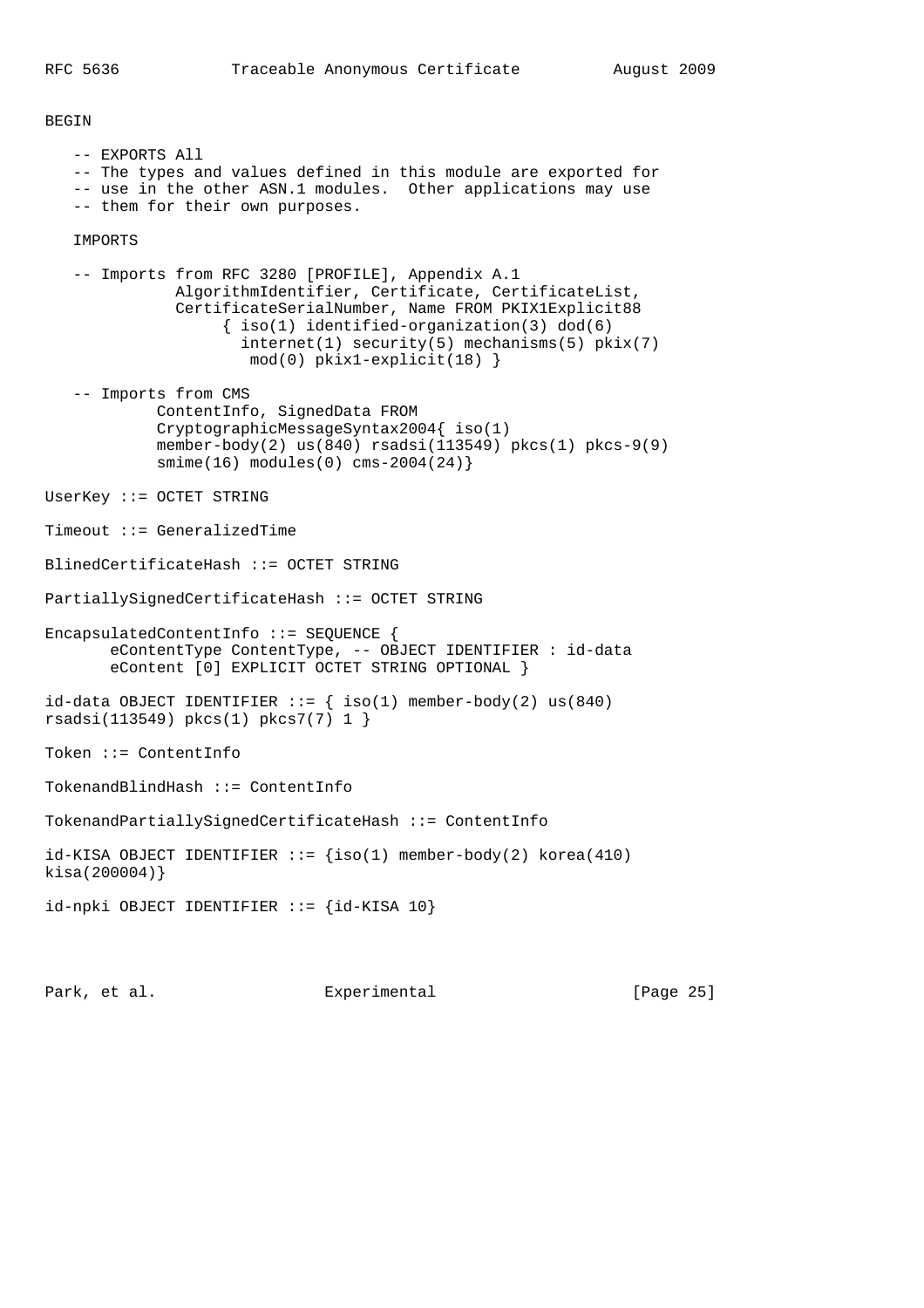id-attribute OBJECT IDENTIFIER ::= {id-npki 1}  $id - kisa - tac$  OBJECT IDENTIFIER ::= { $id - attribute$  1} id-kisa-tac-token OBJECT IDENTIFIER ::= { id-kisa-tac 1} id-kisa-tac-tokenandblindbash OBJECT IDENTIFIER  $::=$  { id-kisa-tac 2}  $id-kisa-tac-tokenandpartially OBJECT IDENTIFIER ::=\{ id-kisa-tac 3\}$ END

Appendix B. TAC Message Exchanges over Transport Layer Security

 TAC message exchanges between a user and the BI or the AI, between the AI and BI, and between an aggrieved party and the AI and BI all make use of secure channels to prevent disclosure of the Token value and of the pseudonym in the TAC request and response and in a tracing request. The Transport Layer Security Protocol v1.2 (TLS) [17] is a suitable security protocol to protect these message exchanges, and this document recommends use of TLS to protect these exchanges. The following text describes how the handshake part of TLS should be employed to protect each type of exchange. Note that no specific cipher suites are specified for use here; the choice of suites is up to the client and servers, as is commonly the case.

B.1. Message Exchanges between a User and the BI or the AI

 The channels between a User and the BI or the AI are one-way authenticated to allow the user to verify their identities when he communicates with them.

User BI or AI

ClientHello -------->

 ServerHello Certificate <-------- ServerHelloDone

| ClientKeyExchange<br>[ChangeCipherSpec] |                                |                    |
|-----------------------------------------|--------------------------------|--------------------|
| Finished                                | -------->                      |                    |
|                                         |                                | [ChangeCipherSpec] |
|                                         | --------                       | Finished           |
| TAC Message                             | $\leftarrow$ - - - - - - - - > | TAC Message        |
|                                         |                                |                    |

Figure 3. TAC Message exchanges between a User and the BI or the AI

Park, et al. Experimental [Page 26]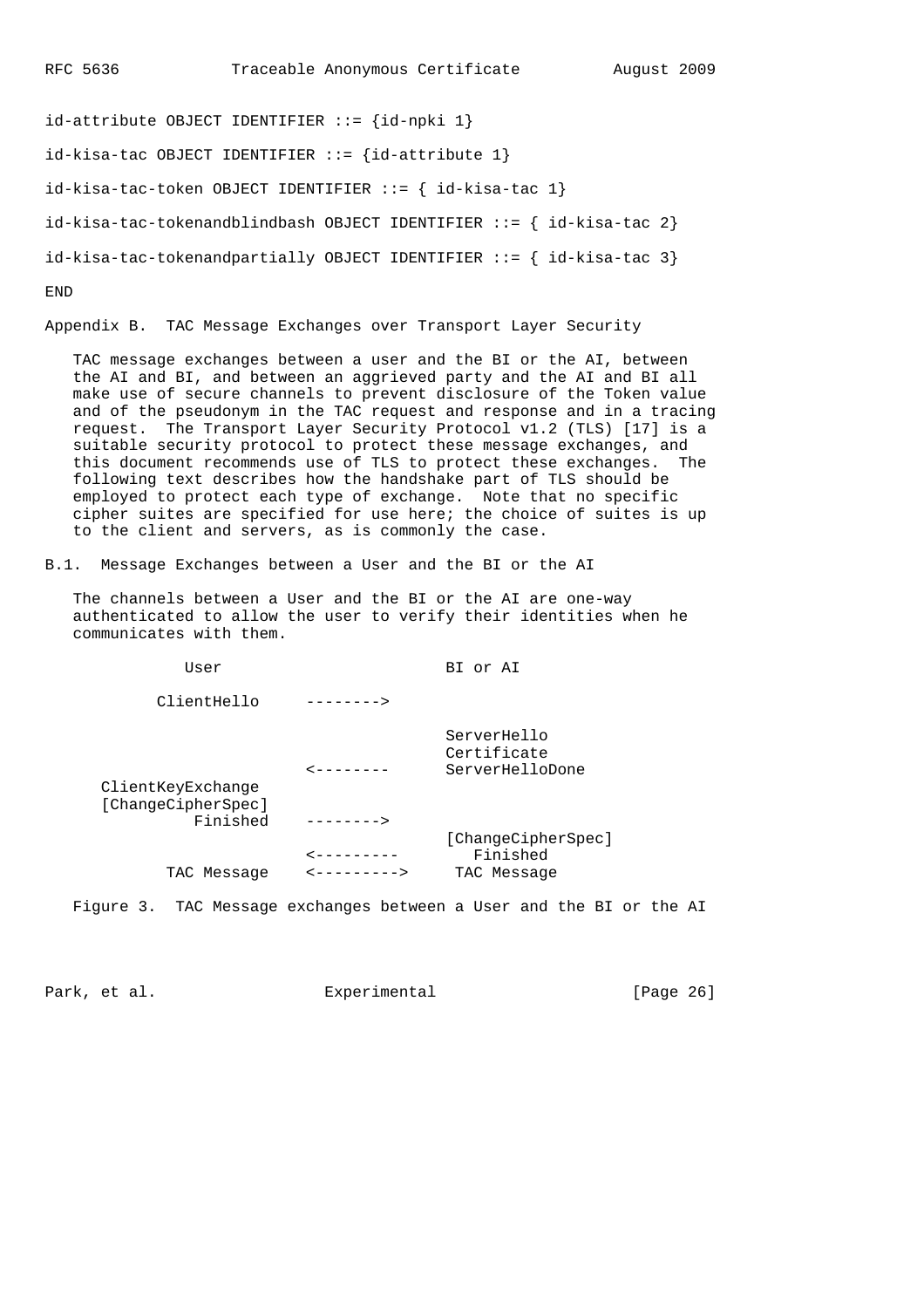B.2. Message Exchanges between the BI and the AI

 The channels between the BI and the AI are two-way authenticated to allow the AI and BI to verify their respective identities when communication with one another.

BI AI ClientHello --------> ServerHello Certificate CertificateRequest <-------- ServerHelloDone Certificate ClientKeyExchange CertificateVerify [ChangeCipherSpec] Finished --------> [ChangeCipherSpec]<br>| ChangeCipherSpec]<br>| Finished <--------- Finished TAC Message <---------> TAC Message

Figure 4. TAC Message exchanges between BI and AI

B.3. Message Exchanges between the Aggrieved Party and the AI or the BI

 The channels between a User and the BI or the AI are two-way authenticated, to allow both parties to verify the identity of one another.

| User                                                                                    | BI or AI                                                                                                 |
|-----------------------------------------------------------------------------------------|----------------------------------------------------------------------------------------------------------|
| ClientHello                                                                             | --------><br>ServerHello                                                                                 |
| Certificate<br>CertificateRequest                                                       |                                                                                                          |
| Certificate<br>ClientKeyExchange<br>CertificateVerify<br>[ChangeCipherSpec]<br>Finished | ServerHelloDone<br>$-------->$                                                                           |
| TAC Message                                                                             | [ChangeCipherSpec]<br>Finished<br>$2 - - - - - - - - -$<br>$\leftarrow$ - - - - - - - - ><br>TAC Message |
|                                                                                         | Figure 5. TAC Message Exchanges between an Aggrieved Party and<br>the BI or the AI                       |

Park, et al. Subsection Experimental Fage 27]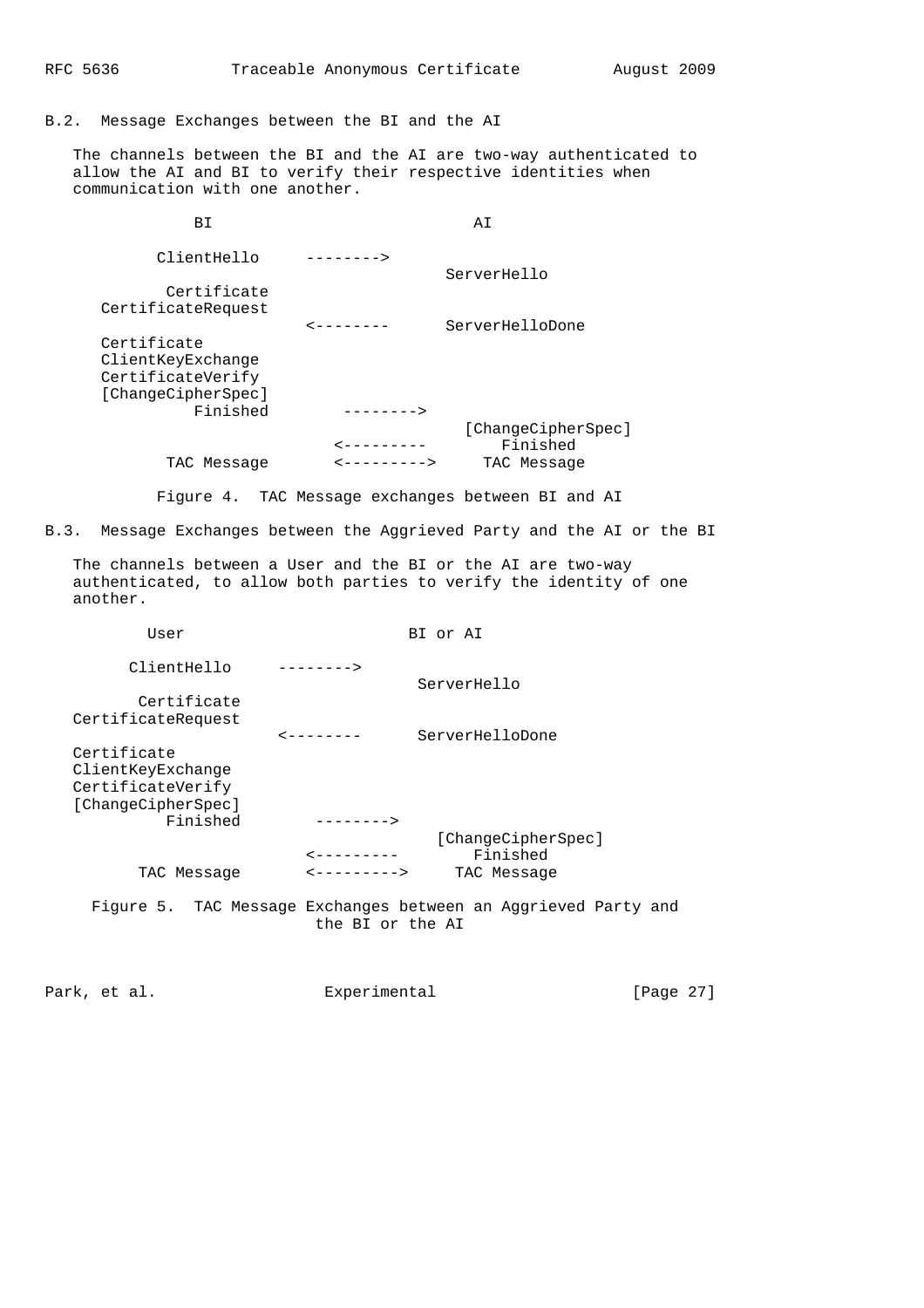```
RFC 5636 Traceable Anonymous Certificate August 2009
Appendix C. Cryptographic Message Syntax Profile for TAC Token
   Using the Cryptographic Message Syntax(CMS)[6], TAC Token is a type
   of signed-data object. The general format of a CMS object is:
   ContentInfo ::= SEQUENCE {
              contentType ContentType,
              content [0] EXPLICIT ANY DEFINED BY contentType }
            ContentType ::= OBJECT IDENTIFIER
   As a TAC is a signed-data object, it uses the corresponding OID,
   1.2.840.113549.1.1.2.
C.1. Signed-Data Content Type
   According to the CMS specification, the signed-data content type
```

```
 shall have ASN.1 type SignedData:
      SignedData ::= SEQUENCE {
             version CMSVersion,
              digestAlgorithms DigestAlgorithmIdentifiers,
 encapContentInfo EncapsulatedContentInfo,
 certificates [0] IMPLICIT CertificateSet OPTIONAL,
              crls [1] IMPLICIT RevocationInfoChoices OPTIONAL,
              signerInfos SignerInfos }
```
 DigestAlgorithmIdentifiers ::= SET OF DigestAlgorithmIdentifier SignerInfos ::= SET OF SignerInfo The elements of the signed-data content type are as follows:

 Version The version is the syntax version number. It MUST be 3, corresponding to the signerInfo structure having version number 3.

```
 digestAlgorithms
    This field specifies digest Algorithms.
```

```
 encapContentInfo
    This element is defined in Appendix C.1.1.
```
Park, et al. Experimental Experimental [Page 28]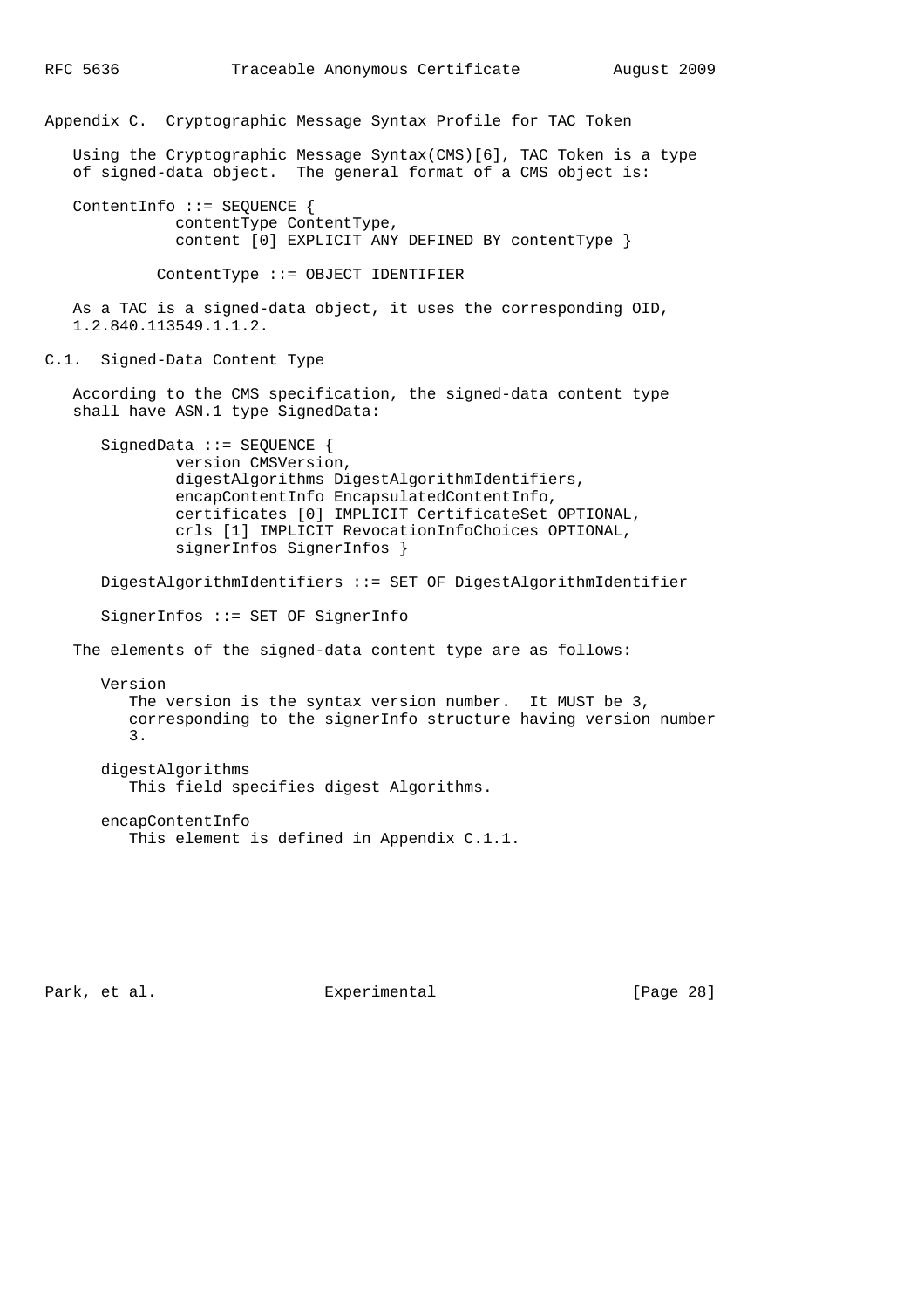certificates The certificates element MUST be included and MUST contain only the single PKI EE certificate needed to validate this CMS Object. The CertificateSet type is defined in section 10 of RFC3852 [6]. crls The crls element MUST be omitted. signerInfos This element is defined in Appendix C.1.2. C.1.1. encapContentInfo encapContentInfo is the signed content, consisting of a content type identifier and the content itself. EncapsulatedContentInfo ::= SEQUENCE{ eContentType ContentType, eContent [0] EXPLICIT OCTET STRING OPTIONAL } ContentType ::= OBJECT IDENTIFIER

The elements of this signed content type are as follows:

 eContentType The ContentType for an TAC Token is id-data and has the numerical value of 1.2.840.113549.1.7.1.

eContent

 The content of a TAC Token is the DER-encoded SEQUENCE of UserKey and Timeout.

C.1.2. signerInfos

SignerInfo is defined under CMS as:

SignerInfo ::= SEQUENCE { version CMSVersion, sid SignerIdentifier, digestAlgorithm DigestAlgorithmIdentifier, signedAttrs [0] IMPLICIT SignedAttributes OPTIONAL, signatureAlgorithm SignatureAlgorithmIdentifier, signature SignatureValue, unsignedAttrs [1] IMPLICIT UnsignedAttributes OPTIONAL }

Park, et al. Experimental [Page 29]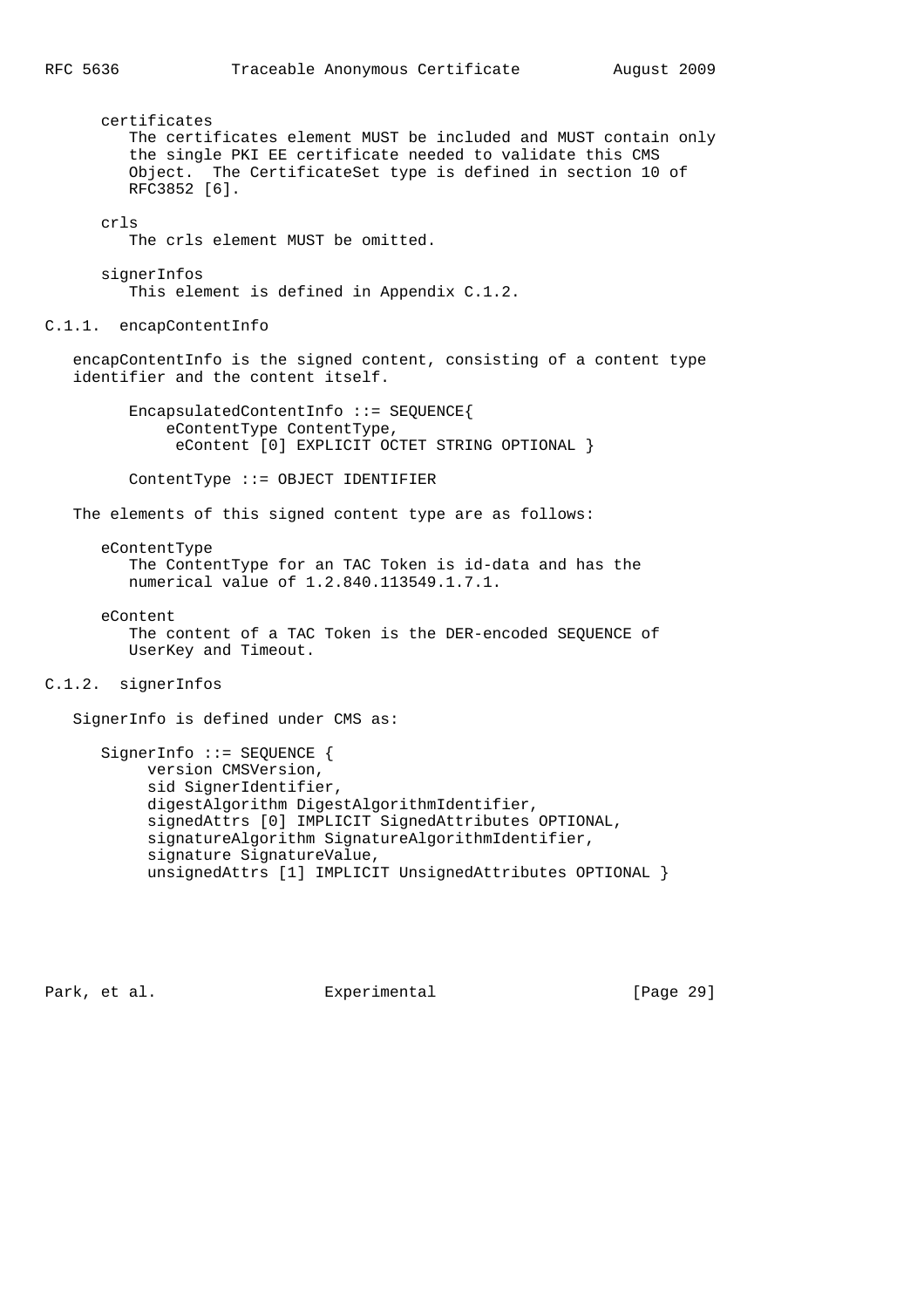The contents of the SignerInfo element are as follows: Version The version number MUST be 3, corresponding with the choice of SubjectKeyIdentifier for the sid. sid The sid is defined as: SignerIdentifier ::= CHOICE { issuerAndSerialNumber IssuerAndSerialNumber, subjectKeyIdentifier [0] SubjectKeyIdentifier } For a TAC Token, the sid MUST be a SubjectKeyIdentifier. digestAlgorithm This field specifies digest Algorithms. signedAttrs The signedAttr element MUST be omitted. SignatureAlgorithm This field specifies the signature Algorithm. Signature The signature value is defined as: SignatureValue ::= OCTET STRING The signature characteristics are defined by the digest and signature algorithms. UnsignedAttrs unsignedAttrs MUST be omitted.

Park, et al. Subsection Experimental Fark (Page 30)